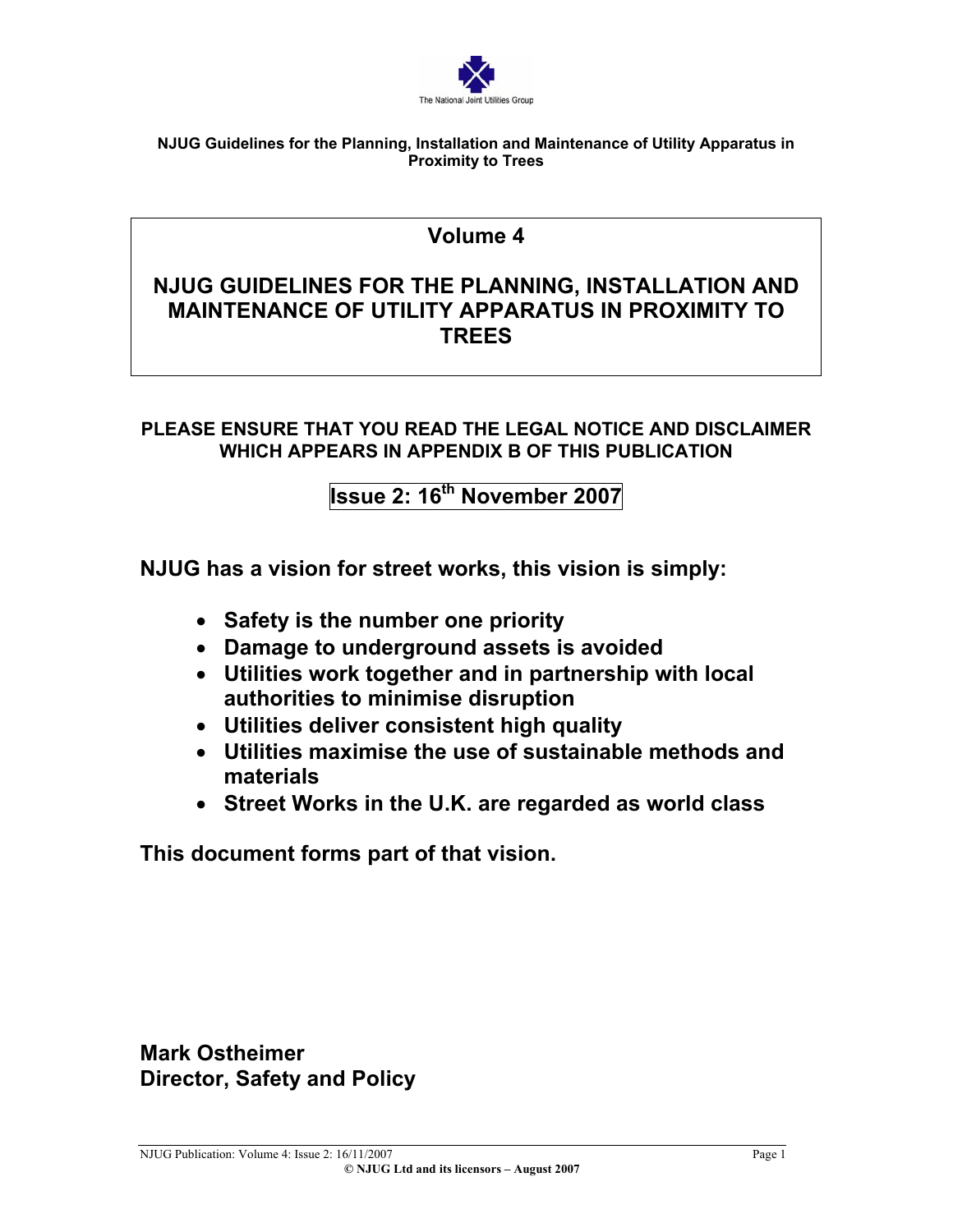

The following volumes constitute the NJUG Publications. They are living documents and may be amended from time to time. There is no attempt to describe any specific industry process as each utility has its own specifications and procedures. Not all the publications will necessarily be available at one time as individual volumes will be published when available.

| <b>NJUG PUBLICATIONS</b>                                                                                     |                       |  |  |
|--------------------------------------------------------------------------------------------------------------|-----------------------|--|--|
| Current                                                                                                      | Previous              |  |  |
| <b>VOLUME 1</b>                                                                                              |                       |  |  |
| NJUG Guidelines on the Positioning and Colour Coding of<br><b>Underground Utilities' Apparatus</b>           | <b>NJUG 4 &amp; 7</b> |  |  |
| <b>VOLUME 2</b>                                                                                              |                       |  |  |
| NJUG Guidelines on the Positioning of Underground<br>Utilities Apparatus for New Development Sites           | NJUG 2, 5 & 6         |  |  |
| <b>VOLUME 3</b>                                                                                              |                       |  |  |
| NJUG Guidelines on the Management of Third Party Cable<br>Ducting                                            | <b>New</b>            |  |  |
| <b>VOLUME 4</b>                                                                                              |                       |  |  |
| NJUG Guidelines for the Planning, Installation and<br>Maintenance of Utility Apparatus in Proximity to Trees | <b>NJUG 10</b>        |  |  |
| <b>VOLUME 5</b>                                                                                              |                       |  |  |
| <b>NJUG Guidelines on Environmental Good Practice</b>                                                        | <b>New</b>            |  |  |
| <b>VOLUME 6</b>                                                                                              |                       |  |  |
| Legislation & Bibliography                                                                                   | NJUG <sub>1</sub>     |  |  |

The following NJUG publications have not been reviewed and have been completely withdrawn:

NJUG 3 – Cable Locating Devices

NJUG 8 – Performance Guide for the Assessment of Metallic Pipe and Cable Locators NJUG 9 – Recommendations for the Exchange of Records of Apparatus between **Utilities** 

NJUG 11 – Proposed Data Exchange Format for Utility Map Data

NJUG 12 – NJUG Specification for the Digitisation of Large Scale OS Maps

NJUG 13 – Quality Control Procedure for Large Scale OS Maps Digitised to OS 1988

NJUG 15 – NJUG/Ordnance Survey Service Level Agreement (Technical) for Digital Map Products and Services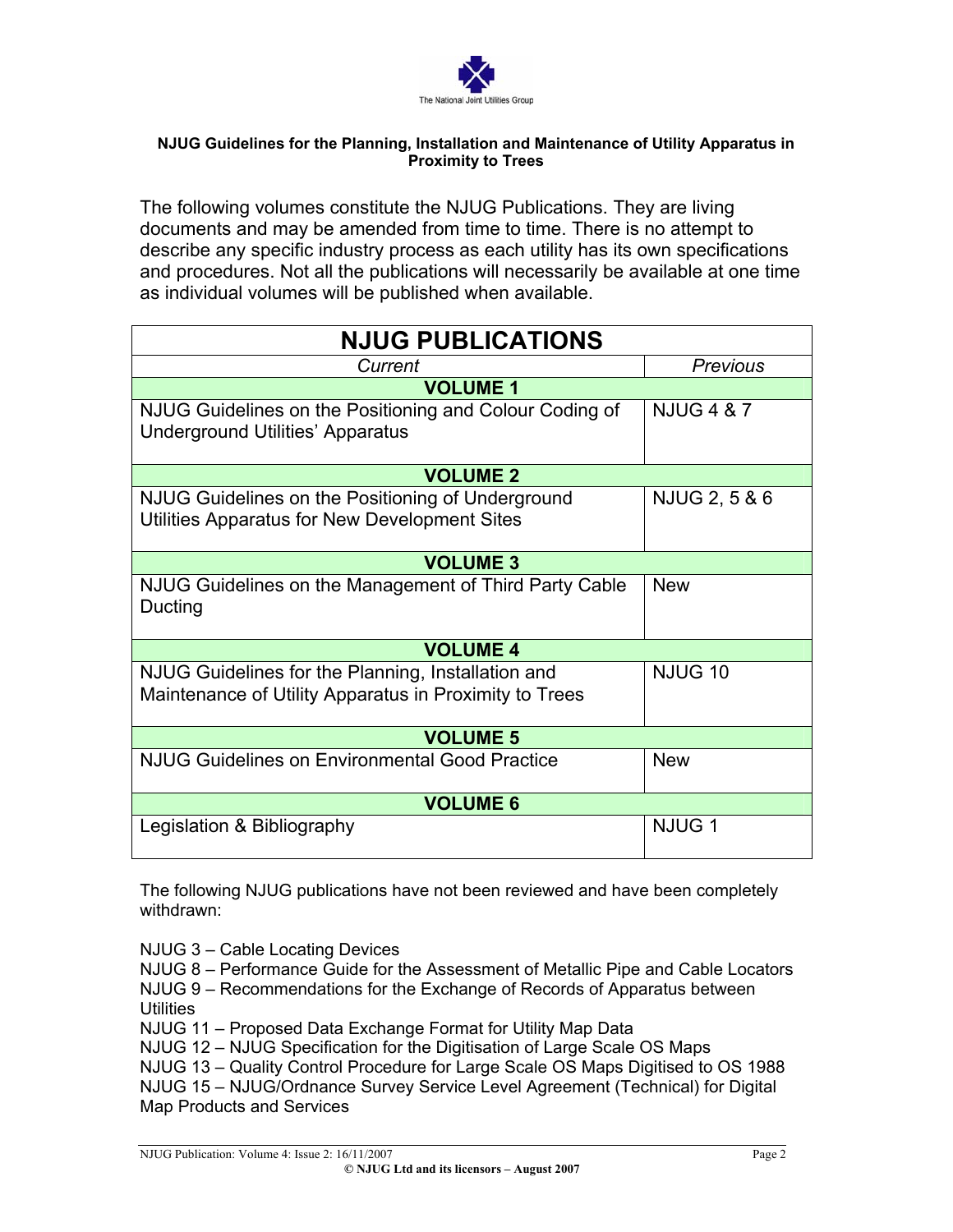

# **CONTENTS**

|                                                                                                                                                                                                                                                    | 5<br>5                                                                                                                                                                                                                                                   |
|----------------------------------------------------------------------------------------------------------------------------------------------------------------------------------------------------------------------------------------------------|----------------------------------------------------------------------------------------------------------------------------------------------------------------------------------------------------------------------------------------------------------|
|                                                                                                                                                                                                                                                    | 7                                                                                                                                                                                                                                                        |
| 1.1 The Root System<br>1.2 Below Ground<br>1.3 Above Ground                                                                                                                                                                                        | $\overline{7}$<br>10<br>13                                                                                                                                                                                                                               |
|                                                                                                                                                                                                                                                    | 14                                                                                                                                                                                                                                                       |
| 2.1 Below Ground<br>2.2 Above Ground                                                                                                                                                                                                               | 14<br>16                                                                                                                                                                                                                                                 |
|                                                                                                                                                                                                                                                    | 16                                                                                                                                                                                                                                                       |
| 3.1 Special Considerations when Planning the Installation of<br><b>Underground Apparatus</b><br>3.2 Precautions when Repairing Existing Apparatus<br>3.3 Special Considerations when Planning the Installation of Above<br><b>Ground Apparatus</b> | 16<br>17<br>18                                                                                                                                                                                                                                           |
|                                                                                                                                                                                                                                                    | 19                                                                                                                                                                                                                                                       |
| 4.1 Below Ground<br>4.2 Above Ground<br>4.3 Chemical Damage to Trees                                                                                                                                                                               | 19<br>24<br>26                                                                                                                                                                                                                                           |
|                                                                                                                                                                                                                                                    | 26                                                                                                                                                                                                                                                       |
| 5.1 Consultation with Utilities<br>5.2 Precautions during Planting                                                                                                                                                                                 | 26<br>26                                                                                                                                                                                                                                                 |
|                                                                                                                                                                                                                                                    | 27                                                                                                                                                                                                                                                       |
| 6.1 Tree Preservation Orders and Trees in Conservation Areas                                                                                                                                                                                       | 28                                                                                                                                                                                                                                                       |
|                                                                                                                                                                                                                                                    | <b>Background</b><br><b>Scope</b><br><b>1. HOW TREES ARE DAMAGED</b><br>2. HOW APPARATUS IS DAMAGED<br>3. PLANNING OF WORKS<br>4. HOW TO AVOID DAMAGE TO TREES<br>5. HOW TO AVOID DAMAGE TO APPARATUS BY TREES<br><b>6. SITES WITH DESIGNATED STATUS</b> |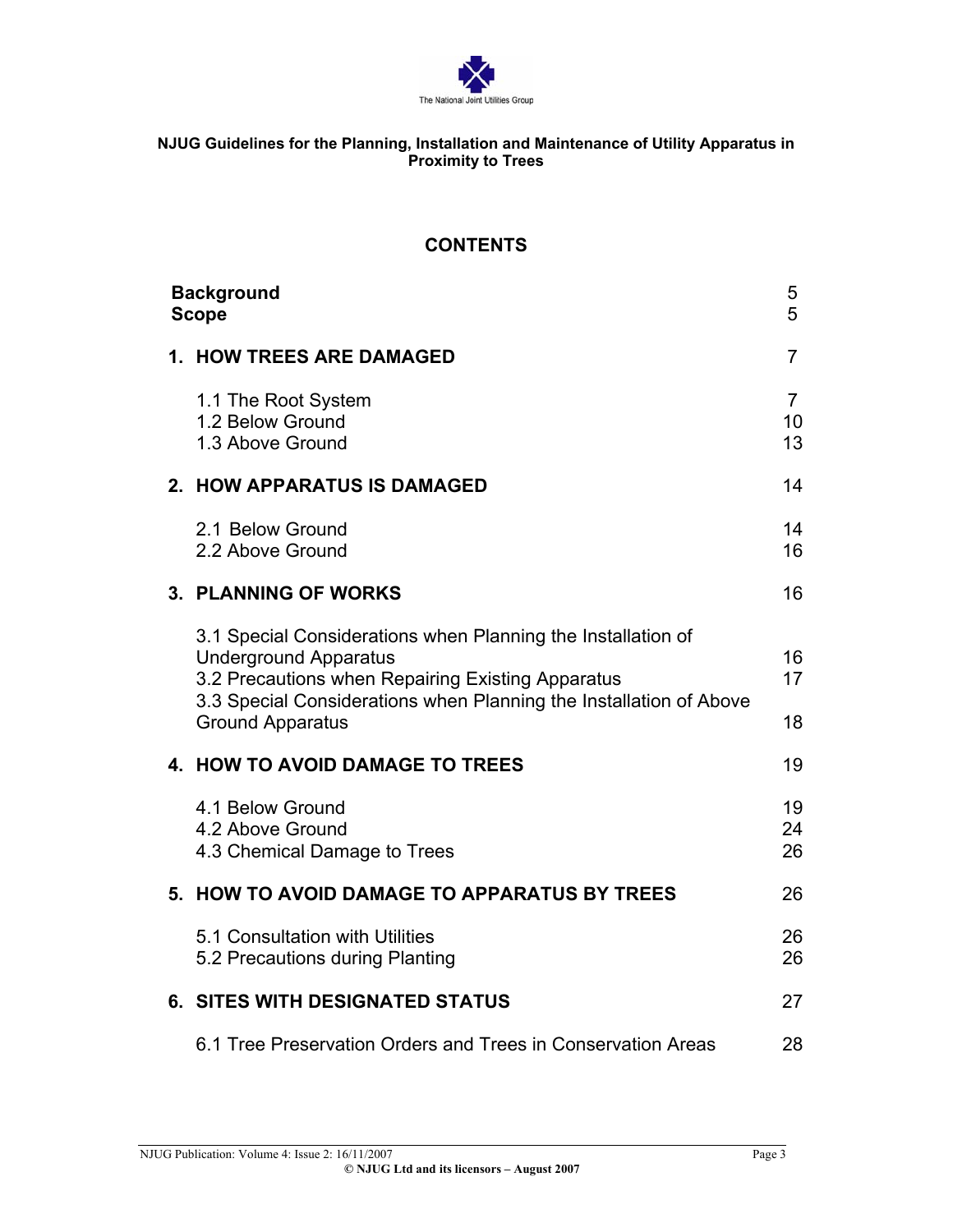

| <b>7. LEGISLATION</b>                                             | 28              |
|-------------------------------------------------------------------|-----------------|
| 7.1 Primary Legislation<br>7.2 Secondary Legislation              | 28<br>29        |
| 8. OTHER USEFUL PUBLICATIONS                                      | 29              |
| 9. OTHER REFERENCES                                               | 30              |
| 9.1 Arboricultural<br>9.2 Herbicides<br>9.3 Utilities             | 30<br>30<br>30  |
| <b>FIGURE 1 – Tree Protection Zone</b>                            | 9               |
| <b>FIGURE 2 – Typical Tree Structure</b>                          | 12 <sup>2</sup> |
| <b>TABLE 1 – Prevention of Damage to Trees Below Ground</b>       | 23              |
| <b>TABLE 2 – Prevention of Damage to Trees Above Ground</b>       | 25              |
| <b>GLOSSARY</b>                                                   | 31              |
| <b>APPENDIX A</b><br><b>Important Legal Notice and Disclaimer</b> | 33              |

**In this document the word 'apparatus' is used to describe both the distribution mains and also the lateral apparatus to properties. The words 'plant' or 'services' are also used to collectively describe this and other equipment.**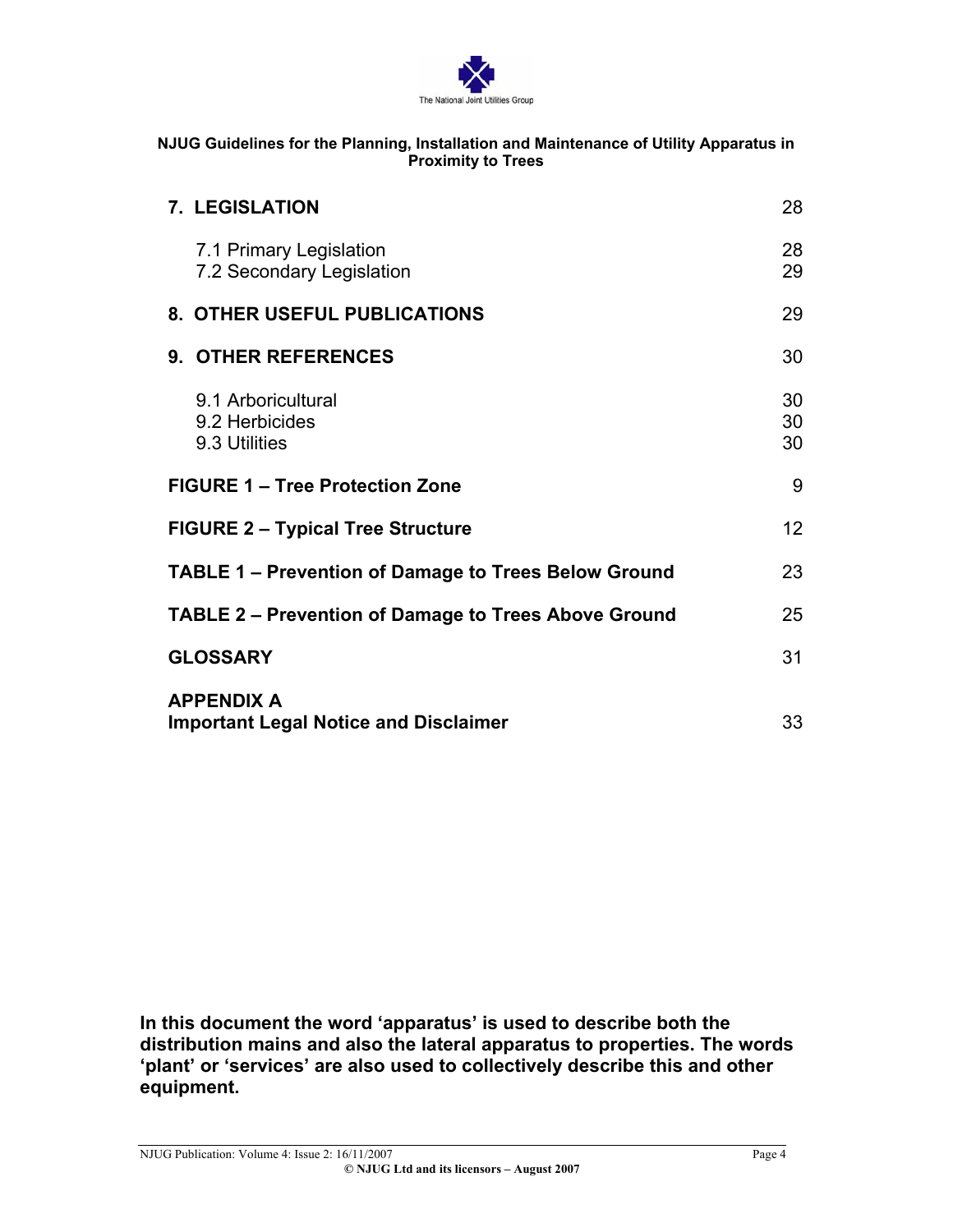

This volume supersedes NJUG 10 'Guidelines for the Planning, Installation and Maintenance of Utility Services in Proximity to Trees' and has been drafted by NJUG members and arboriculturists.

# **Background**

The statutory right of undertakers (utilities) to carry out works within the public highway in order to provide and maintain their apparatus dates from the mid - 19th century. There are no statutory obligations governing the position or depth at which apparatus should be laid within the highway. The following guidelines should therefore be adhered to wherever practicable.

The New Roads and Street Works Act 1991, as amended by the Transport Act 2000, the Traffic Management Act 2004, the Transport (Scotland) Act 2005 together with the Street Works (Northern Ireland) Order 1995, sets down the legislative requirements to be adopted during the installation, repair and maintenance of apparatus in roads and streets (**see Volume 6 – 'Legislation and Bibliography'**).

# **Scope**

(i) Trees (including shrubs and hedges) play an essential role in the environment and visual amenity of both rural and urban landscapes. They may take decades to grow, but can be destroyed in minutes. Wherever they are growing, whether in public footpaths, private gardens, rural verges or elsewhere, they require space for the adequate development of their root systems and to allow the branches to develop an attractive and natural shape.

(ii) Modern society expects a multiplicity of apparatus (electricity, gas, water, sewage, telecommunications and cable television) each of which requires an extensive distribution network, both above and below ground. These networks also need space, and they are frequently under tight constraints regarding their alignment.

(iii) The space available for both trees and apparatus is often very restricted, and they are frequently forced to share the available space, both above and below ground. Where they are in close proximity, there is the potential for either the tree or the apparatus to be subject to damage. To successfully co-exist precautions should be taken to minimise the risk of damage to both trees and apparatus based upon technical guidance obtained from this document and where appropriate further advice from local authority arboriculturists.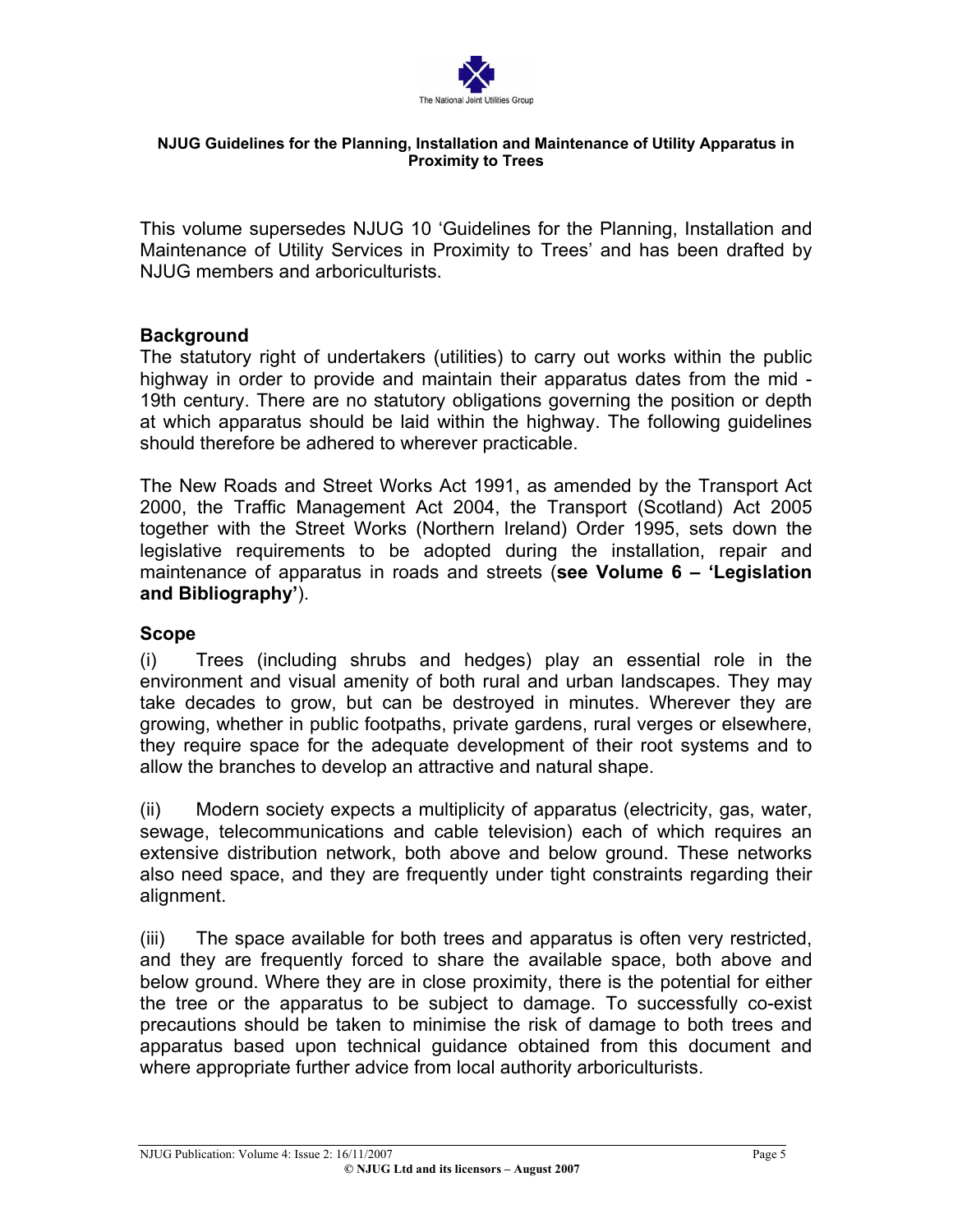

(iv) Legislative mechanisms for ensuring that existing trees (including shrubs and hedges) are safeguarded already exist (see sub-section  $7 - 'L$ egislation'). References to legislation relate to the whole of the United Kingdom (UK) but variations between countries may occur. They seek to provide constructive advice on how to minimise damage to trees by undertakers (utilities) and to utility apparatus by trees and will be helpful to utility companies, contractors, arboriculturists, highway engineers, developers and planners. The guidelines have been prepared in collaboration between representatives of the utilities, the arboricultural and urban forestry professions and the Department for Communities and Local Government. As with all guidelines, their interpretation and application should be complimented at all times by common sense. However, expert guidance on specific instances should be sought from the appropriate utility, local authority or arboriculturist. The emphasis throughout this document is on the need for local liaison and communication.

(v) Certain trees are subject to Tree Preservation Orders (TPOs). Trees protected by a TPO must not be willfully damaged or destroyed and cannot be cut down, uprooted, topped or lopped without the local planning authority consent.

(vi) These guidelines are applicable to all apparatus (underground and overhead) and to trees in any location (public or private, rural or urban). They should be considered when new apparatus is planned to be constructed adjacent to existing trees, when new trees are to be planted adjacent to existing apparatus and where apparatus is to be maintained or repaired and trees are to be managed (e.g. pruning, removal or replacement).

(vii) Site surveys should be undertaken appropriate to the scale of the planned works. These surveys will identify the presence of trees which could impact on works. Advice should then be sought from a local authority tree officer. However, on major projects, a consultant arboriculturist may be employed to liase with the local authority tree officer. Site surveys should be carried out according to the recommendations within BS 5837 (see sub-section 8 – 'Other Useful Publications').

(viii) The principles set out in these guidelines also have relevance in respect of work carried out to highways near trees (e.g. kerbing, footway reinstatement).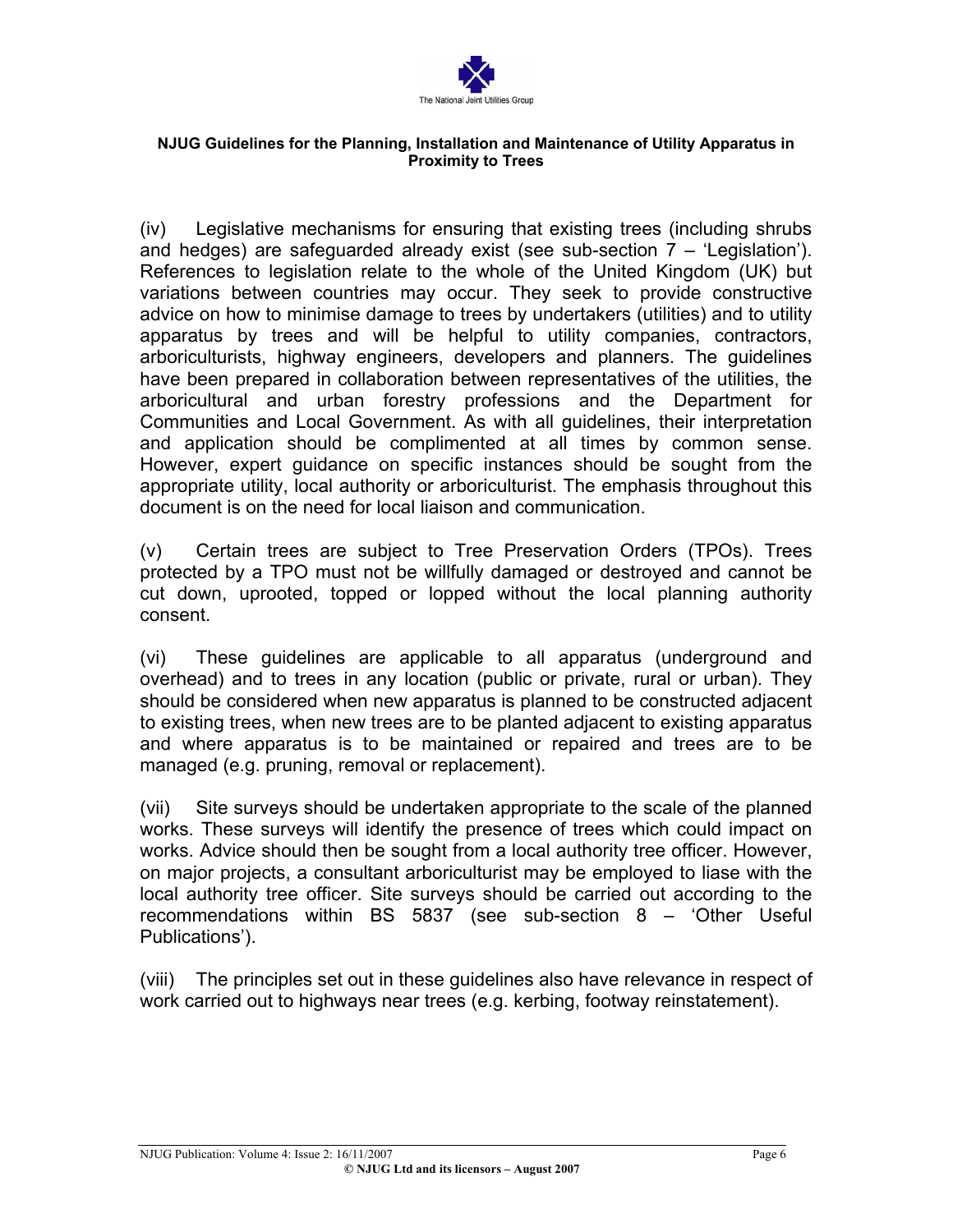

# **1. HOW TREES ARE DAMAGED**

Trees are complex living organisms, which are susceptible to damage from a wide range of physical agents or activities. Trees do not heal, damage caused to a tree will remain for the rest of its life. Even minor damage may set up circumstances leading to serious long term decay.

Contrary to popular belief, the root system of a tree is not a mirror image of the branches, nor is there usually a 'tap root'. The majority of the root system of any tree is in the surface 600mm of soil, extending radially in any direction for distances frequently in excess of the tree's height. Excavation or other works within this area are liable to damage the roots.

## **1.1 The Root System**

The base of a trunk typically flares out in buttresses extending into the main lateral structural roots. These rapidly subdivide into the mass of smaller roots which serve to anchor the tree into the soil and transport water and nutrients. Even at a short distance (3m) from a large mature tree, most roots will be less than 10mm in diameter, but these may extend to well beyond the branch spread of the tree. A mass of fine roots, less than 1 mm in diameter, develop off all parts of this root system. These fine roots also absorb the water and nutrients, which are essential for the growth of the tree.



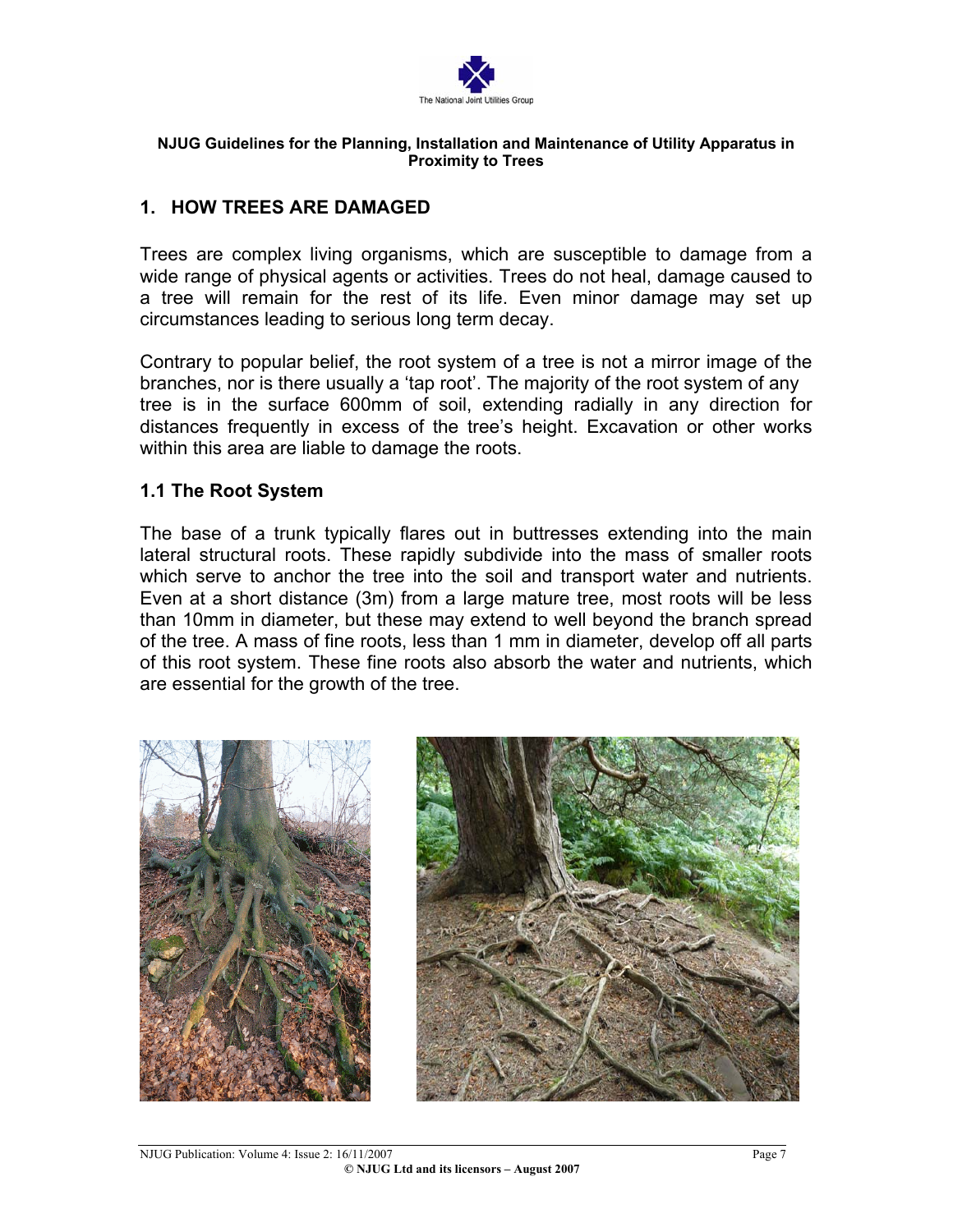

The main structural roots (close to the trunk) develop as the tree grows in response to the need for physical stability. Beyond these major roots growth is influenced by the availability of water, air and nutrients in the soil. Disturbance of soil provides ideal conditions for root growth. Apparatus is often cooler than the surrounding soil encouraging moisture within the soil to condense on its surface stimulating root growth close to the apparatus. For all these reasons root growth is often most prolific within the backfilled trench and in the soil around the apparatus.

There are certain areas around trees, illustrated in Figure 1 – 'Tree Protection Zone', where excavation either must not be undertaken or only undertaken under strict conditions in order to avoid or minimise any damage to a tree's root system.

For the purposes of this guideline document they are called zones;

- the Prohibited Zone (1m from the trunk)
- the Precautionary Zone (4 x the tree circumference)
- the Permitted Zone (outside of the Precautionary Zone)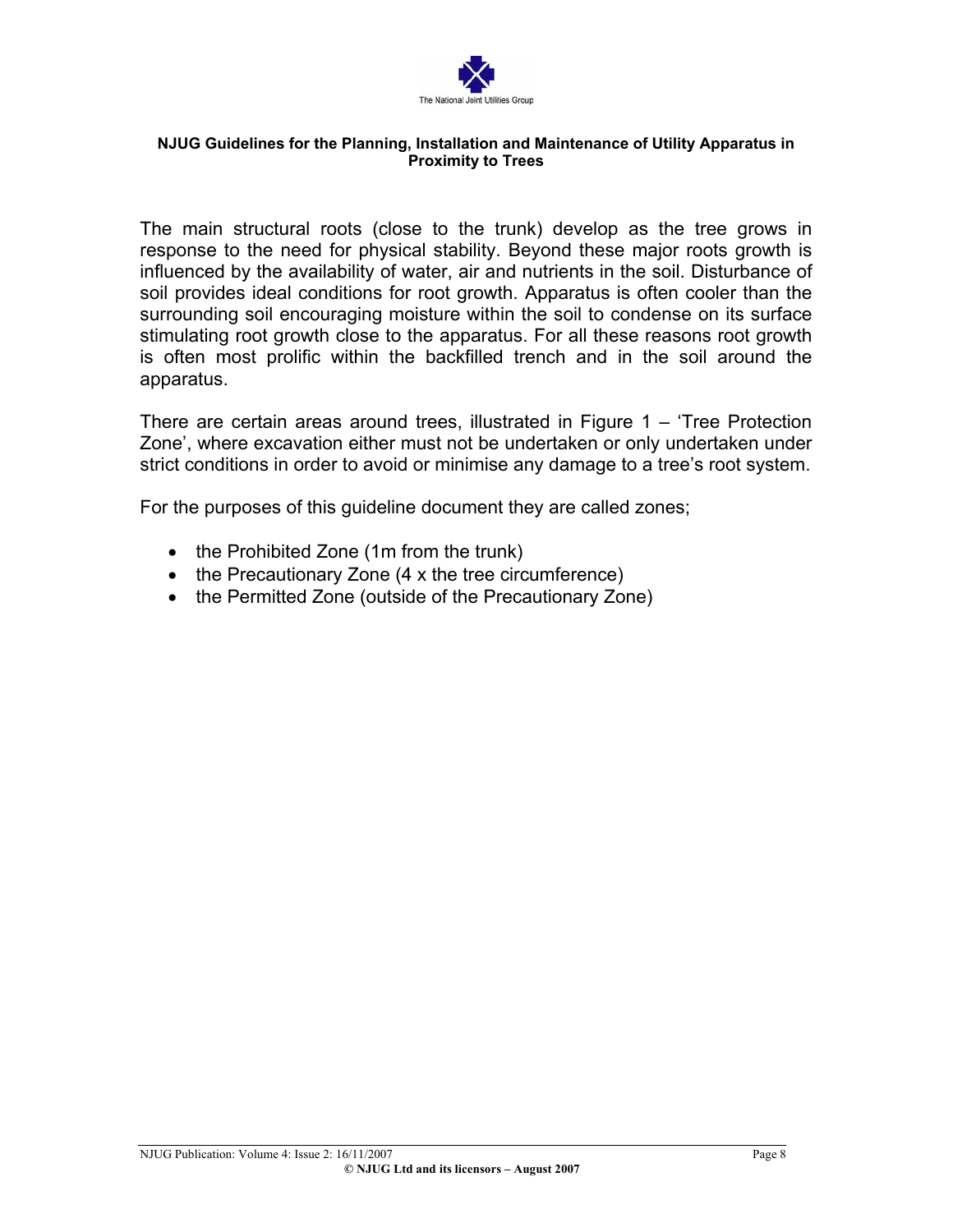

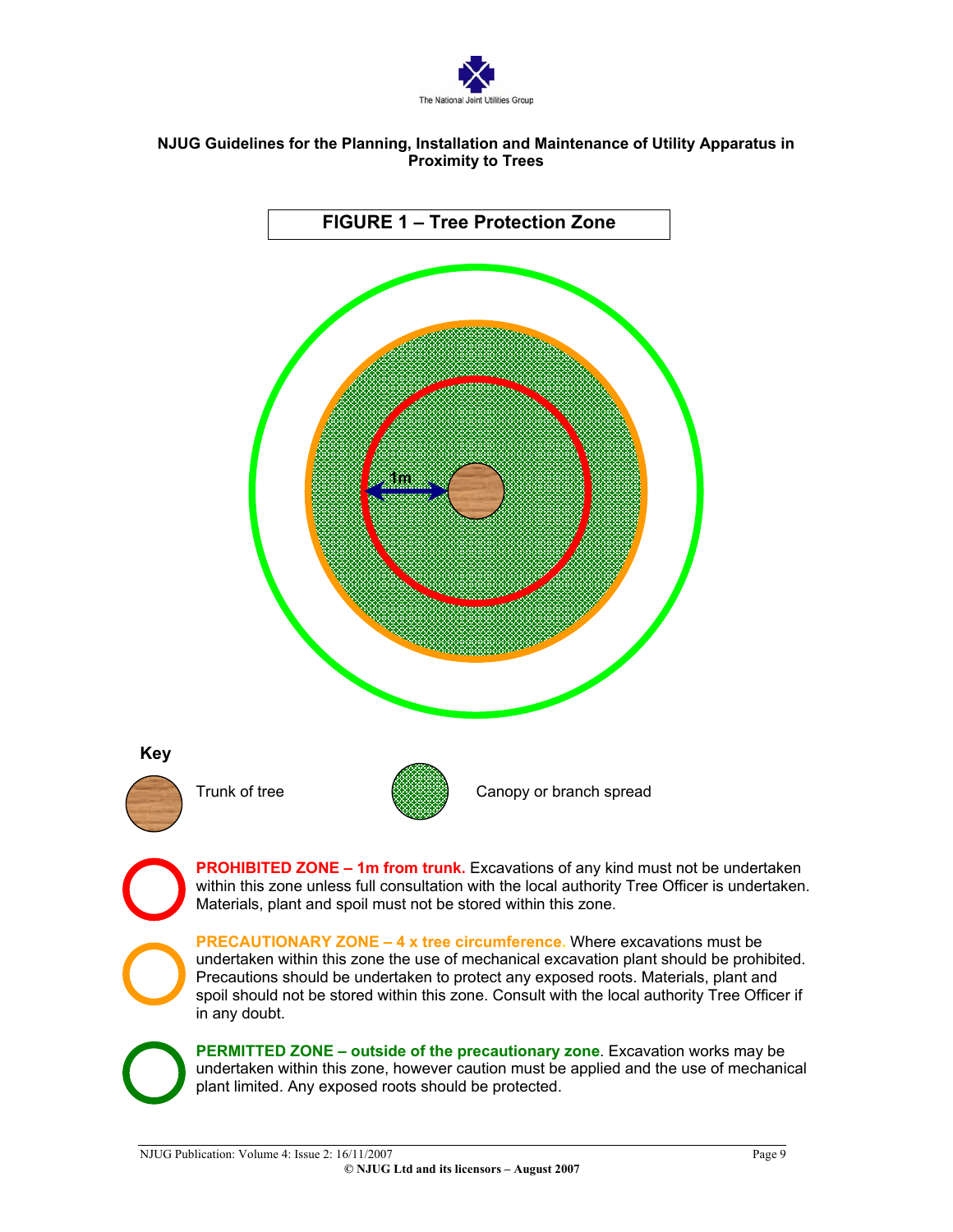

# **1.2 Below Ground**

## 1.2.1 **Root systems can be damaged by;**

• the severance of a root, for example by trenching will destroy all parts of the root beyond that point. Even roots less than 10mm in diameter may be serving the fine roots over a wide area. The larger the root severed, the greater the impact on the tree.



**Typical root damage caused by excavation works**

- damage to the bark on the root. The bark protects the root from decay and is also essential for further root growth. It is loosely attached and easily damaged. If damage to the bark extends around the whole circumference the root beyond that point will be killed.
- damage to surface roots. Care must be taken when using mechanical plant. Materials and vehicles must never be stored within the Prohibited Zone and ideally should not be stored within the Precautionary Zone.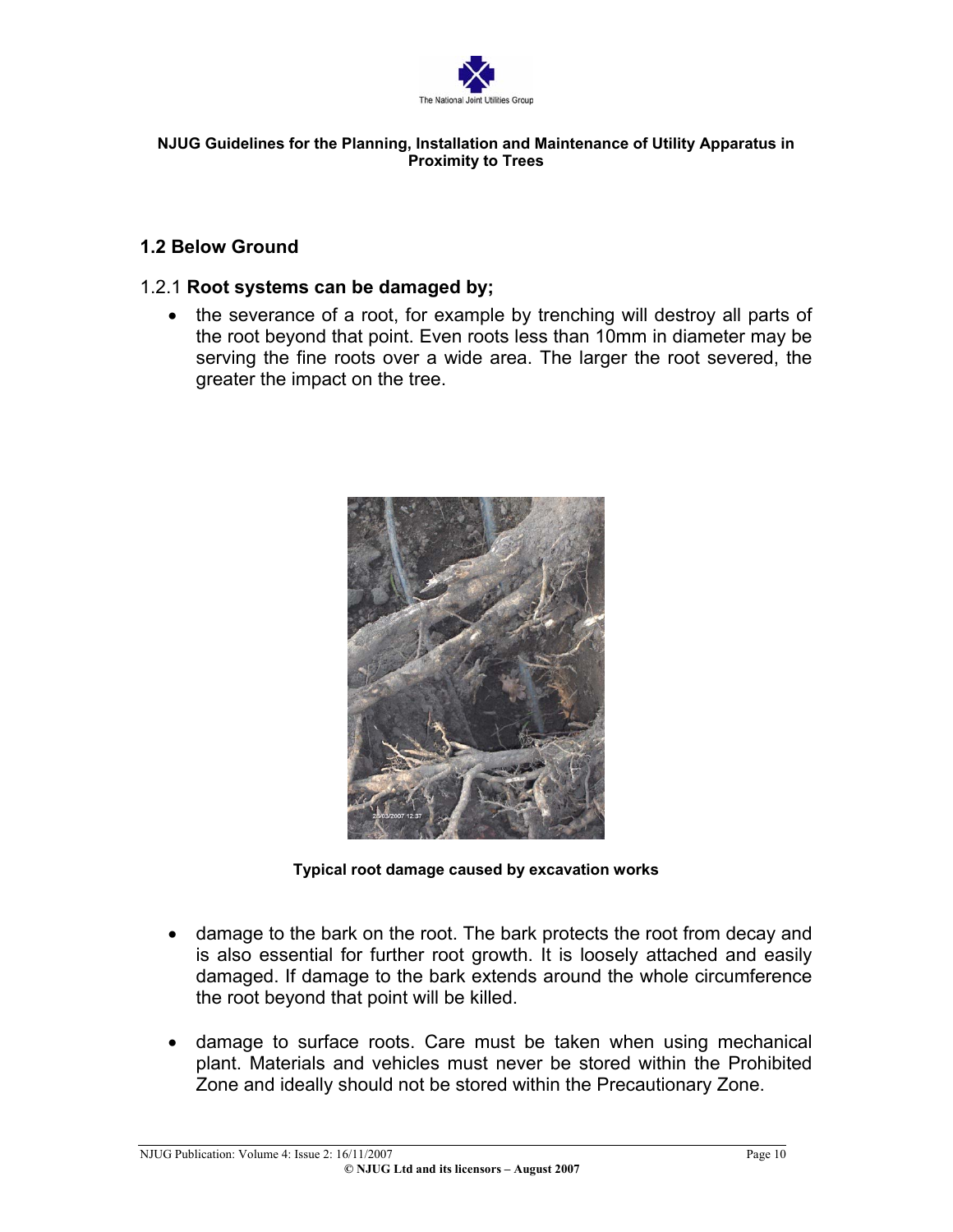

• compaction of the soil. Incidental compaction may occur from storage of materials and / or the passing of heavy equipment over the roots. This can restrict or even prevent gaseous diffusion through the soil, and thereby asphyxiate the roots. The roots must have oxygen for survival, growth and effective functioning.



## **Poor site management within the Precautionary Zone**

- alterations in soil level. Lowering the level will strip out the mass of roots near the surface. Raising levels will have the same effect as soil compaction.
- the application of herbicide frequently used to clear weed growth on operational land (e.g. substations). The wide-ranging root system of a tree may extend into the operational land and absorb herbicides, which have been applied to the ground. Herbicide absorbed in one part of the root system can kill the whole tree.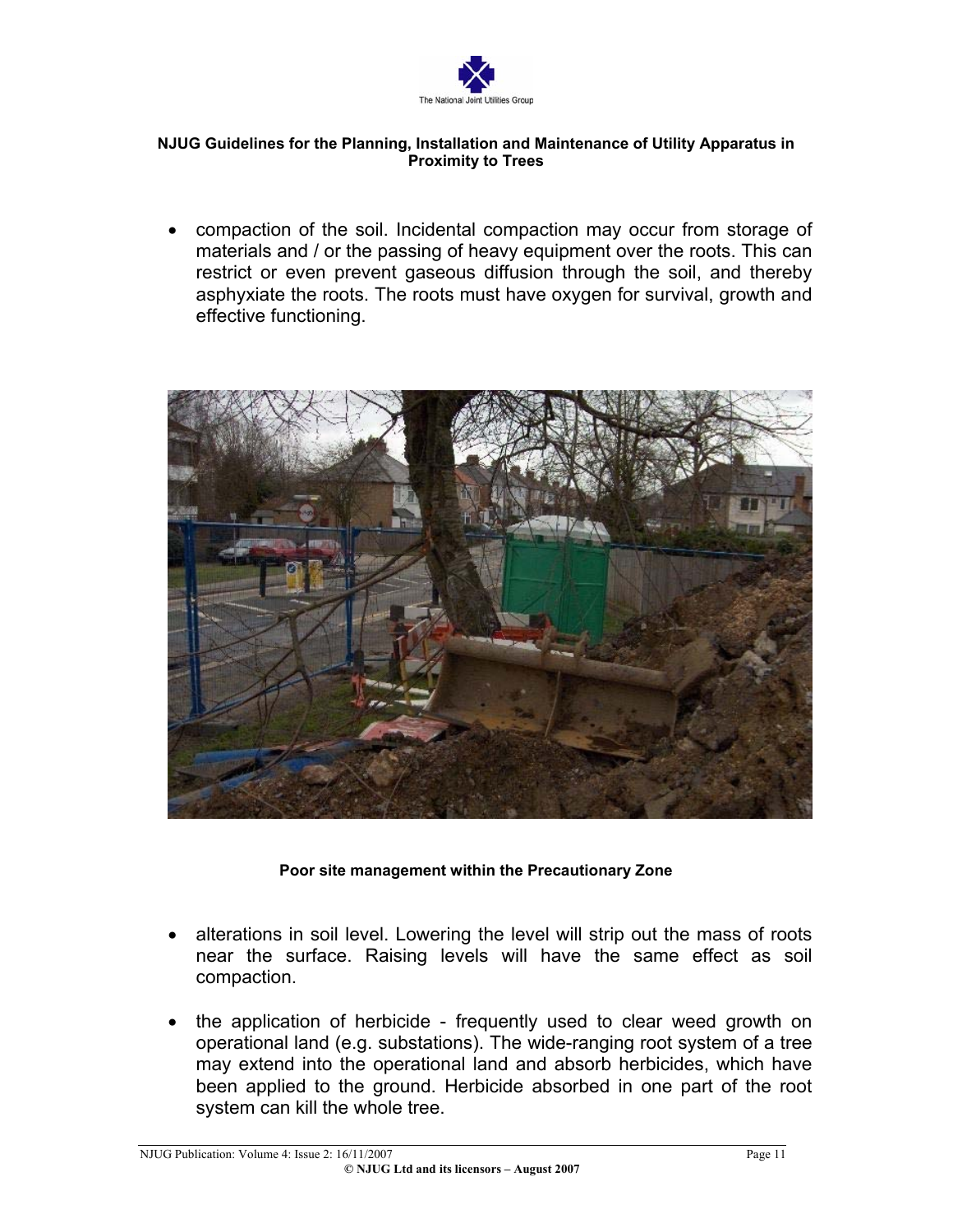

*NOTE: The selection and application of herbicides must be undertaken by a competent person in accordance with Control of Substances Hazardous to Health (COSHH) regulations.*

• spillage of oils or other materials (e.g. diesel oil, cement, resins). Spillage can permeate into the soil and damage root systems (see sub-section 4.3 – 'Chemical Damage to Trees').

## 1.2.2 **If roots are damaged;**

- close to the trunk. The anchorage and stability of the tree may be adversely affected rendering the tree immediately hazardous.
- anywhere along their length. The distal portion including the fine roots they serve, will be destroyed. Damage to fine roots by severance of a main root, or by compaction or alteration of ground levels, will prevent fine roots from absorbing the water and nutrients which are essential for the wellbeing, growth and anchorage of the tree.
- by successive excavations. Multi-utility excavations close to a tree can cumulatively damage a root system.



**Figure 2 - Typical Tree Structure**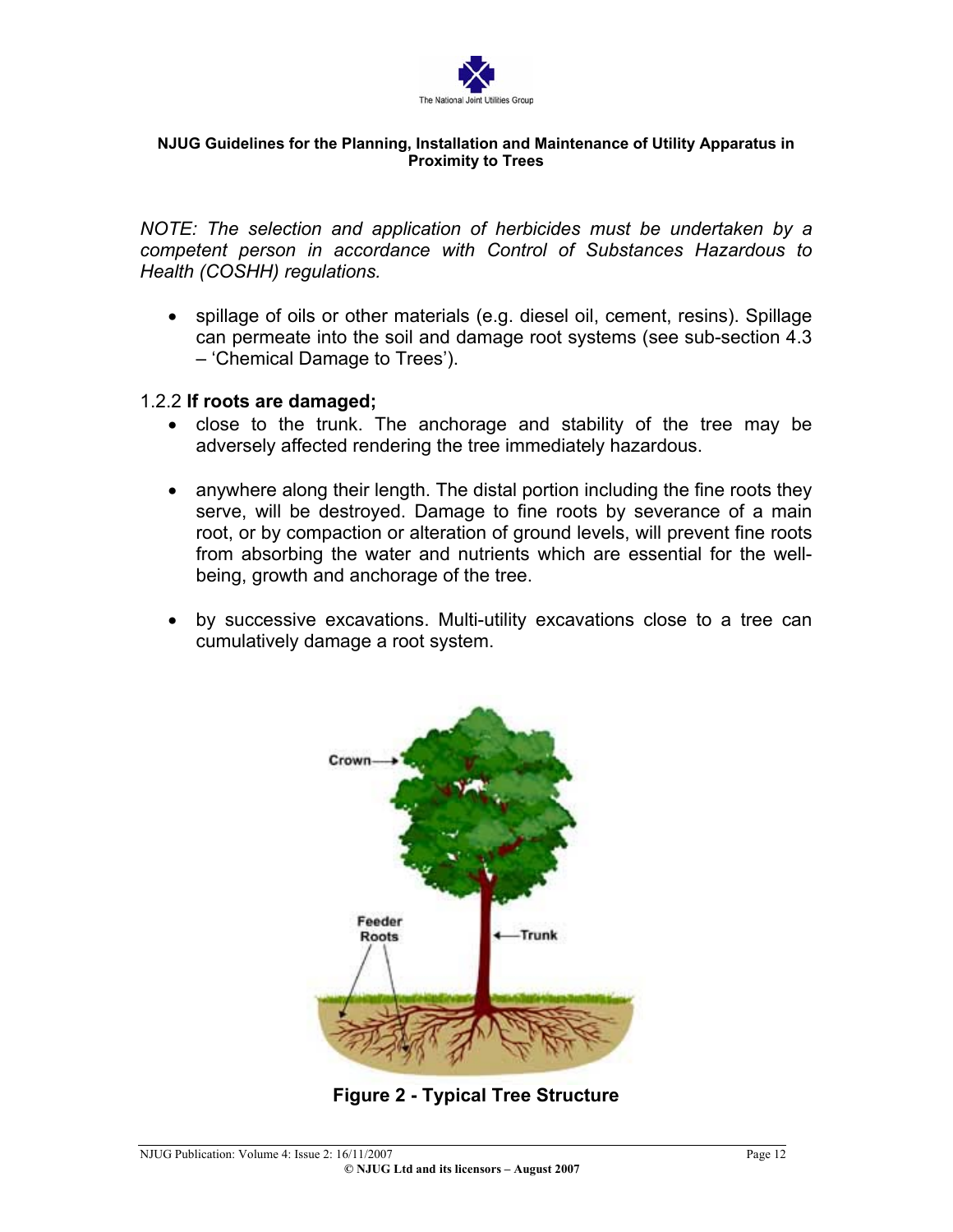

## 1.2.3 **Symptoms**

Trees with damage may not show any immediate symptoms. Such symptoms may range from minor branch dieback to deterioration and ultimate death and collapse of the tree dependent on the severity of damage and the ability of the roots to regenerate.

If a root of 25mm diameter or over is severed, as a precautionary measure, a local authority tree officer / arboricultural officer should be contacted immediately.

# **1.3 Above Ground**

Trees have a single or multi-stemmed trunk supporting a framework of branches and twigs. These structures are protected by a layer of bark, the purpose of which is to protect the functional tissues immediately beneath.

## **Trees can be damaged by:**

- Direct impact by plant or machinery
- Fire and scorching.
- Poor pruning
- Abrasion by overhead apparatus
- Chemicals and fuel oils
- Storage of materials within the Prohibited and Precautionary Zones

# 1.3.1 **Abrasion**

The tree may be damaged by abrasion with overhead apparatus. Initially this only removes the outer bark. If the abrasion continues it can expose the underlying wood which may increase the risk of fire or eventual collapse of the branch or the tree.

If trees are growing in proximity to overhead apparatus it should be possible to prevent the development of problems by timely pruning and tree management. This requires knowledge of the growth pattern of the many different species of tree, consideration of the effects of the pruning on the appearance of the tree and application of the correct pruning techniques. All pruning should be in accordance with BS 3998 (see sub-section 8 – 'Other Useful Publications'). All operatives should be authorised and competent.

For all works other than emergency or urgent works, notification and consultation with all interested parties is necessary before work commences (see section 5 – 'How to Avoid Damage to Apparatus by Trees').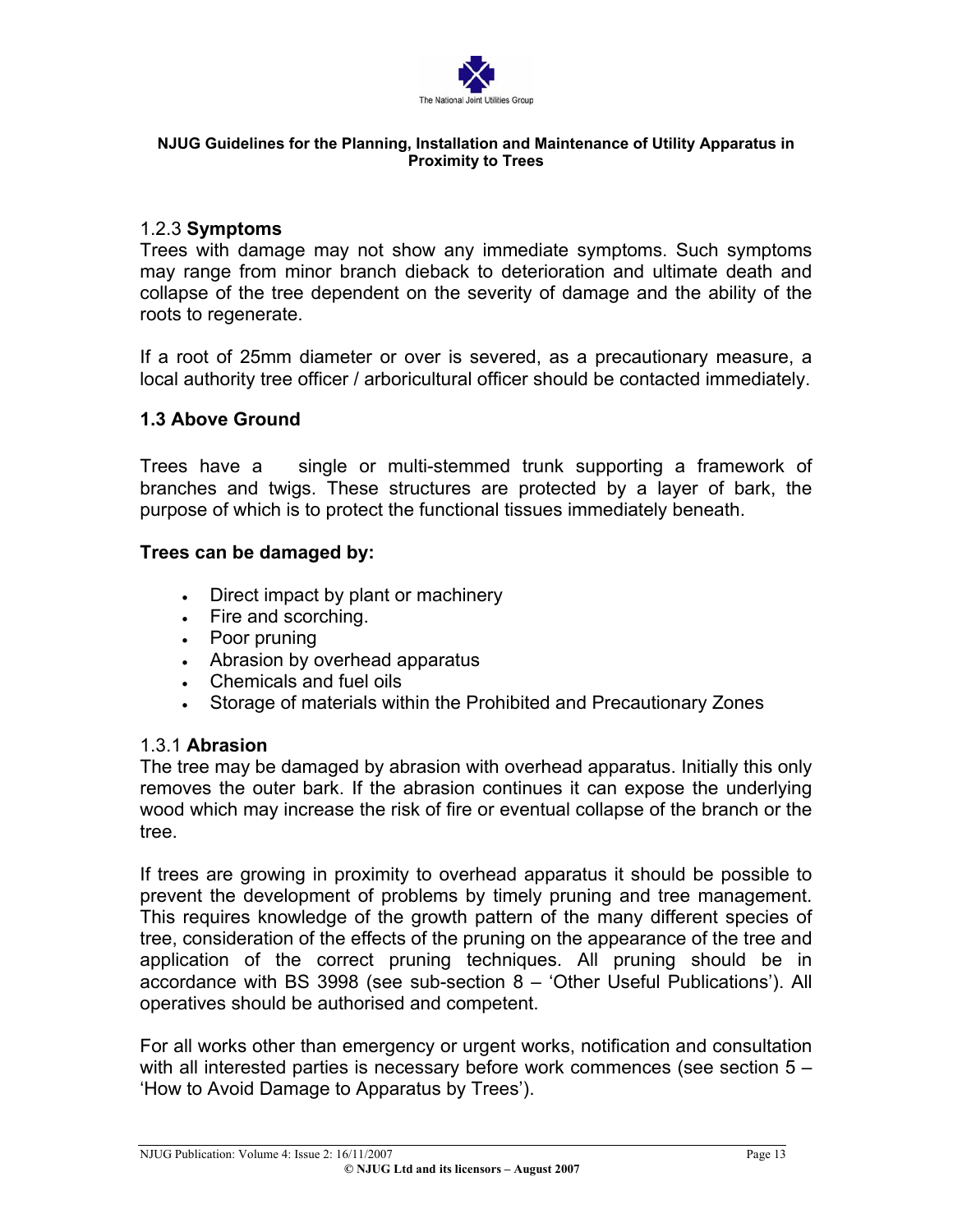

## 1.3.2 **Permissions / Notifications**

Any work to trees adjacent to an area of operations that extends beyond what is absolutely necessary for operational requirements may require either written permission from the local planning authority (in respect to tree preservation orders) or six weeks' notification to the local planning authority (in respect to trees in conservation areas)(see also section 6 – 'Sites with Designated Status').

# **2. HOW APPARATUS IS DAMAGED**

The positioning and type of underground apparatus are detailed in NJUG publication **Volume 1 – 'NJUG Guidelines on the Positioning and Colour Coding of Underground Utilities' Apparatus'.**

Construction methods and utility service materials are subject to change and any cluster of utility services is likely to consist of a variety of historic and modern materials constructed to various specifications. In general utility apparatus includes the following:

Pipes Cables **Ducts** Chambers Poles/Towers/Masts/Satellite dishes Above ground installations

# **2.1 Below Ground**

Underground apparatus (especially those less than 600mm deep) may be affected by tree roots. The risk will depend on the ability of the apparatus, in particular any joints, to resist or tolerate distortion.

# 2.1.1 **Direct damage**

Direct damage is caused by the annual increase in root thickness resulting in eventual contact with apparatus. However, it is usually either the root or the adjacent soil that will distort rather than the apparatus itself. The potential for damage depends on how much the root thickens and is greatest in the main structural roots within 3 metres of the tree. Roots may grow around an apparatus to form a sheath but this will rarely exert sufficient pressure to cause any damage. Surface wrappings inadequately attached to an apparatus, if non-toxic, may be colonised by roots and eventually lifted off.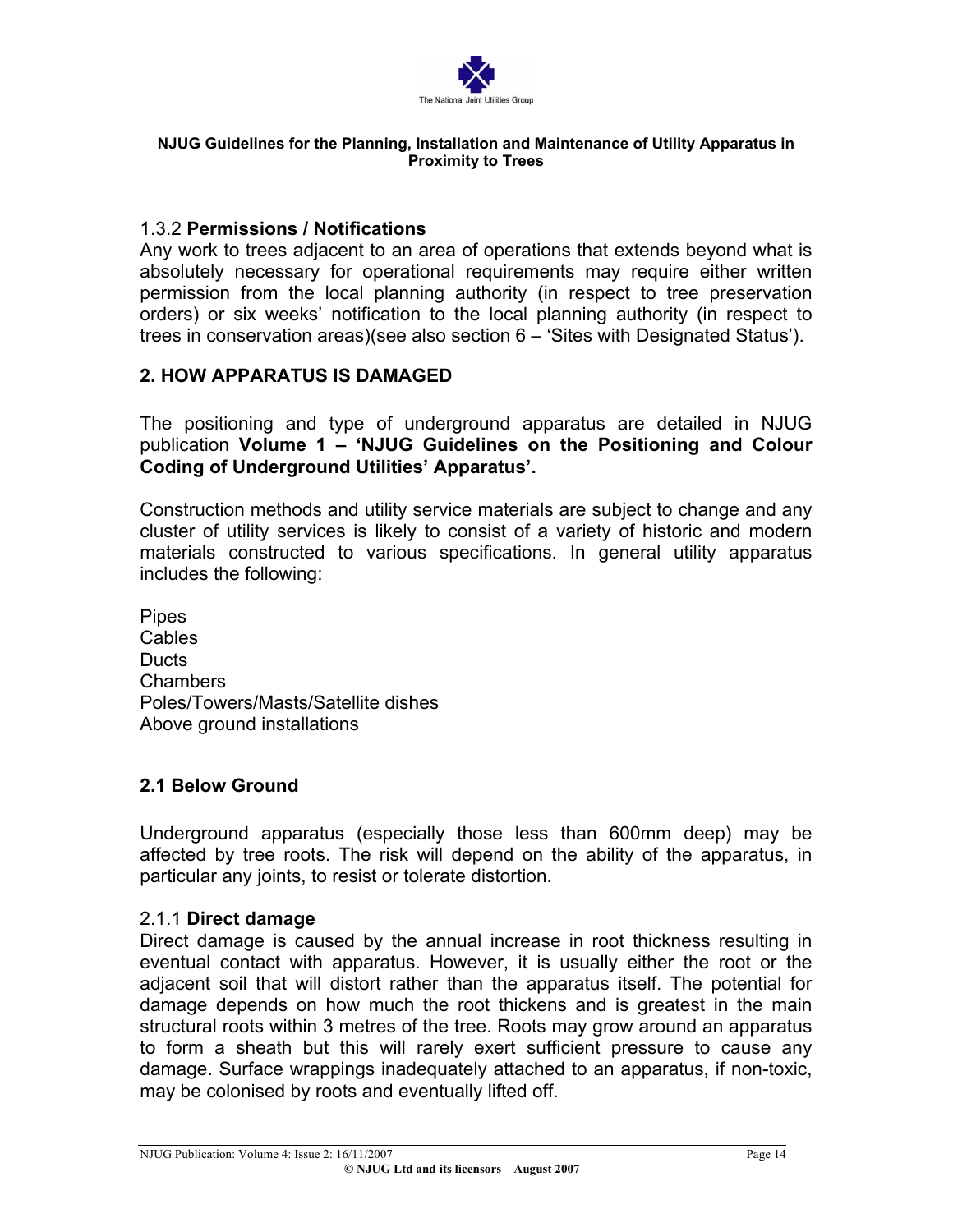

## 2.1.2 **Indirect damage**

Indirect damage is restricted to shrinkable soils, mainly clays but also peat and some silts. Such soils shrink as they dry with the potential to distort any apparatus supported by the soil. Vegetation growing within the same area of soil may increase the drying effect.

The degree of the shrinkability of the soil will affect the amount of movement caused by drying and thus the potential for damage to occur. In situations where apparatus passes from a shrinkable soil into a rigid structure there is the possibility of extreme distortion taking place. Regular seasonal movement can also cause damage even in the absence of roots, particularly with short segmented pipes (see sub-section 3.1.4 – 'Shrinkable Soils').

## 2.1.3 **Root incursion**

Intact apparatus will not generally be penetrated by roots. However roots can exploit existing defects such as;

- defective pipe joints
- cracks in foul or surface water drains
- inadequate or degraded pointing of inspection chambers.

Where internal conditions are moist and aerated and therefore most conducive to root growth, root proliferation may occur and ultimately block the apparatus. If root thickening occurs where it passes into apparatus, root related enlargement of a defect may occur. This is unlikely at distances 3 metres or more from the trunk.

# 2.1.4 **Trees and Wind Movement**.

The potential for damage to apparatus close to a tree may increase due to movement of the lower trunk and a structural root as the tree sways in strong winds. Such movement may result in direct pressure being applied to the apparatus. Furthermore, if a tree is uprooted, any apparatus passing across or through the disturbed root plate may also be displaced. Such events are unlikely and are restricted to situations where apparatus is in close proximity to the trunk of the tree, but the potential may be increased if other structural roots are severed. Encasing apparatus in lean mix or course concrete can exacerbate this problem as fine roots may penetrate the material providing a greater 'hold' on the apparatus unless an appropriate root barrier material is used to separate the apparatus from the root system.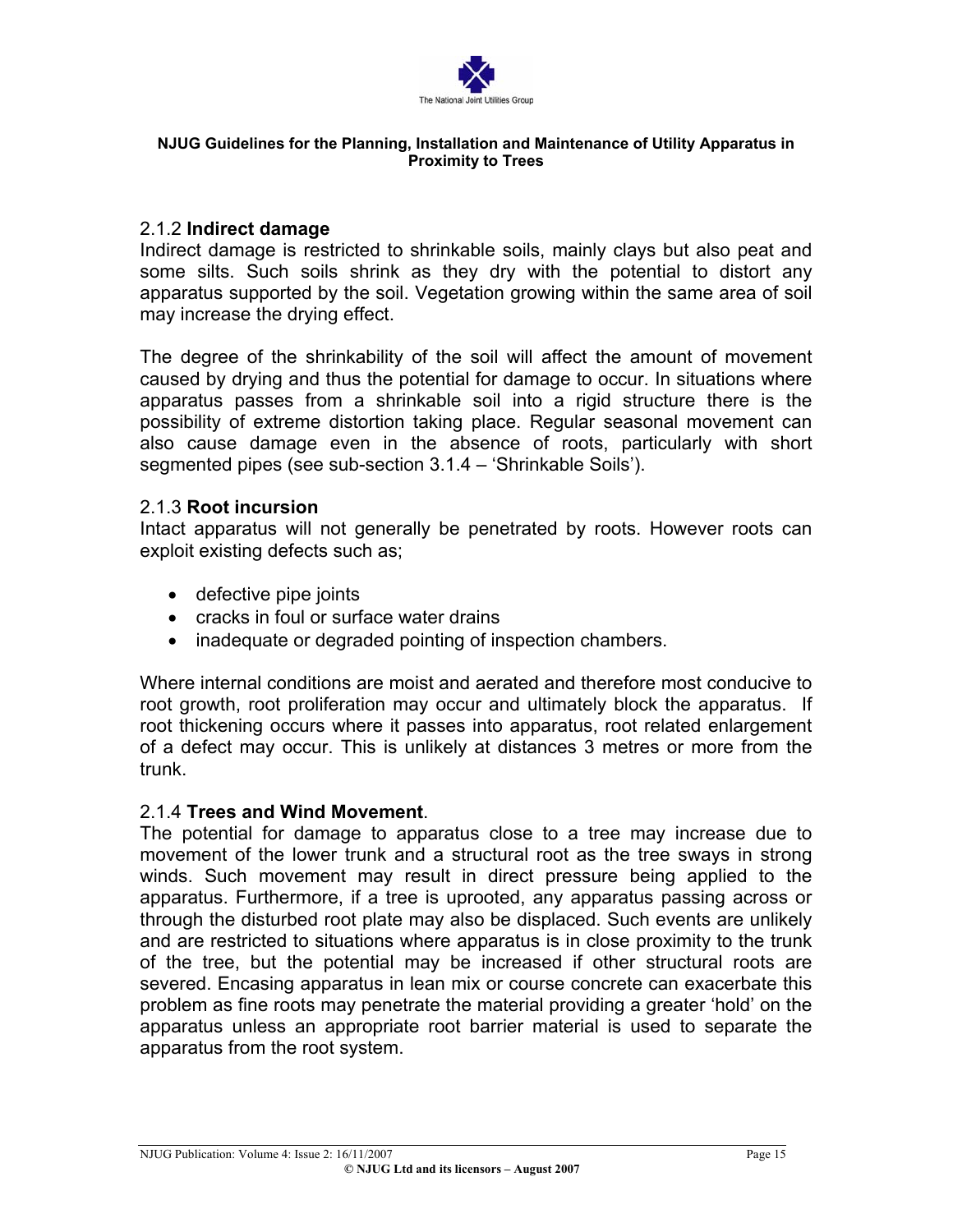

# 2.1.5 **Mechanical Removal of Trees and Stumps**

The mechanical removal of tree stumps by grinding or grubbing may disturb or damage apparatus passing across or through the root plate of the tree. Using a mechanical digger to uproot a tree scheduled for removal is very likely to damage apparatus within and also close to the Prohibited or Precautionary Zones as the roots will apply pressure to the apparatus as they are uprooted.

# **2.2 Above Ground**

If overhead apparatus come into contact with trees they may be damaged as a result of:

- Abrasion when the tree and / or apparatus move in the wind bringing them into contact. The resultant abrasion can damage wires affecting their efficiency, strength and causing interference or loss of supply.
- The collapse of a branch or a whole tree which could bring down overhead lines.

# **3. PLANNING OF WORKS**

The inherently variable nature of trees, and also the generally low incidence of damage to underground apparatus, makes it neither practical nor justifiable to impose absolute limits on the proximity of trees to apparatus. Therefore site specific liaison and agreement between the asset owner and other interested parties is essential.

With respect to overhead apparatus there are minimum established clearances which must be maintained. Details of these clearances can be obtained from the utility network operator.

Before new trees are planted the advice of a local authority tree officer or arboriculturist should be obtained.

# **3.1 Special Considerations when Planning the Installation of Underground Apparatus**

# 3.1.1 **New / Renewal of Apparatus - New Trees**

In considering the location of new or renewed apparatus in conjunction with a new tree planting scheme early consultation is essential between the relevant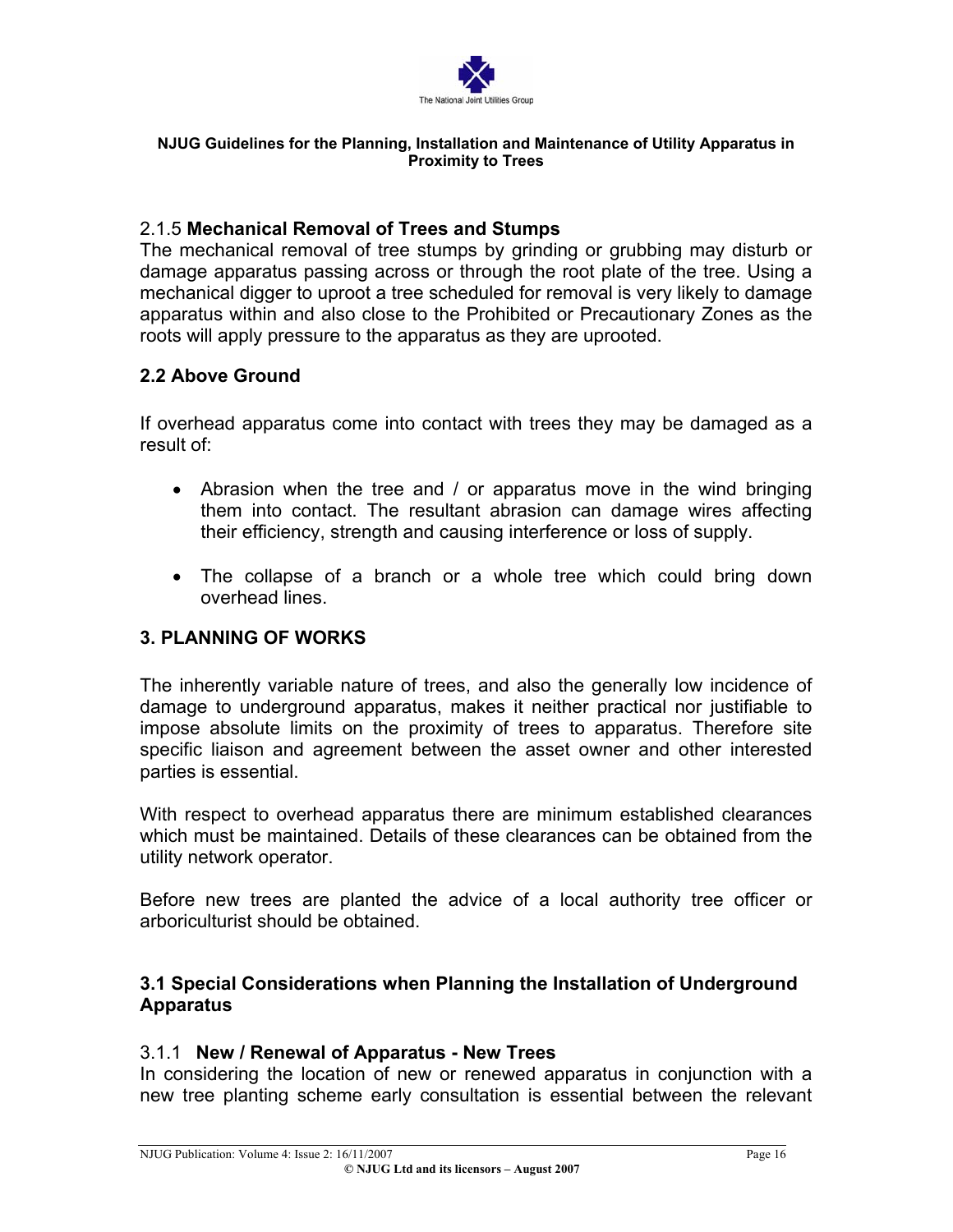

professional organizations e.g. local authorities, utility companies, developers and landowners

# 3.1.2 **New / Renewal of Apparatus - Existing Trees**

When planning the installation or renewal of apparatus the position of existing trees should be considered as one of the primary factors which could affect the siting, depth, method of installation and future maintenance of that apparatus.

Consultation with the relevant interested parties will identify any conflict and consideration should be given to apparatus diversion or felling and re-planting. This decision should be influenced by the value of the tree and the extent of the additional diversionary works.

# 3.1.3 **Existing Apparatus - New Trees**

Early consultation with utilities should take place before any tree work, including planting, is undertaken to ascertain the position of existing apparatus. Records of underground apparatus should be obtained from utilities and used in conjunction with on site apparatus detection techniques. The guidance contained within Health and Safety Executive guidance note HSG47 – 'Avoiding Danger from Underground Services' should be followed when excavating. In addition, when planning new tree planting, there should be liaison with the utilities, local authority and landowner so that the risks trees may pose to utility apparatus in the future are minimised.

# 3.1.4 **Shrinkable Soils**

Apparatus laid in clay or peat should be constructed to tolerate movements of the subsoil caused by root activity. Special precautions for differential movement should be incorporated where apparatus joins rigid structures founded at a different depth to the apparatus (e.g. pipe connections to chambers). See subsection 2.1.2 'Indirect Damage'.

# **3.2 Precautions when Repairing Existing Apparatus**

Where apparatus requires repair the location of the excavation is often defined by the location of the fault. The nature of the work usually requires open excavation. Excavation within the Prohibited and Precautionary Zones should be in accordance with sub-section 4.1 'Below Ground' except for emergency or urgent works.

Where emergency or urgent works may have caused damage to roots with a diameter in excess of 25mm, interested parties should be informed immediately. They may choose to consult a local authority tree officer or arboriculturist regarding whether remedial treatment to the tree is necessary.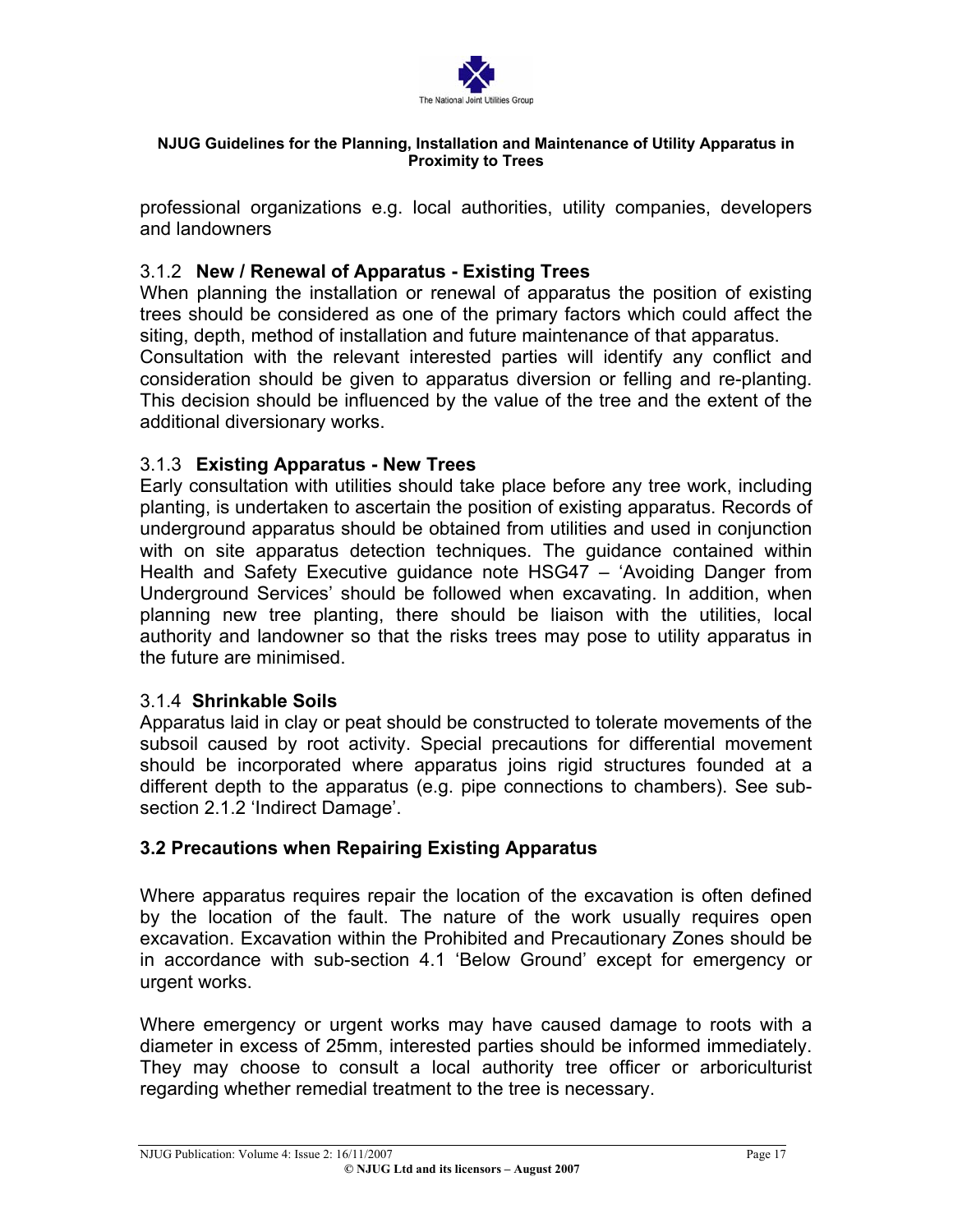

If roots have grown into a drain or duct and proliferated so as to cause a blockage, the removal of the root mass from within the drain or duct will only provide temporary relief. If the root, which originally penetrated the drain, is still present it will regenerate and recreate the same problem. Roots of other plants may have a similar effect. Permanent relief can only be obtained by the proper repair of the original defect e.g. by replacement or refurbishment.

Utility apparatus may be refurbished by the use of pre-fabricated, slip lined or cured-in-place lining systems or pipes. Pre-fabricated and slip lined systems and pipes are generally resistant to root growth / intrusion, but cured-in-place linings may deform and ultimately collapse from the incursion of root growth. Following pre-survey (e.g. CCTV), it is essential that any roots are removed from the bore of the apparatus as far as practicable prior to lining, by the use of proprietary root removal systems (e.g. high-pressure water, flails, or rotating blade cutters).

# **3.3 Special Considerations when Planning the Installation of Above Ground Apparatus**

The aerial parts of a tree are constantly growing larger and are prone to bend and flex in windy conditions. As a result parts of a tree may come close to or into contact with above ground apparatus.

# 3.3.1 **Electricity**

The overhead apparatus belonging to the electricity supply industry is subject to minimum clearances from adjacent trees and other structures. This is to ensure the safety of the public and protect against flashover and loss of supply. Local conditions may require an increase in the clearances specified in current electricity industry standards.

Part IV of The Electricity Supply Regulations covers the construction of power lines above ground. Schedule 4(9) of the Electricity Act 1989 enables electricity companies to require the felling or lopping of trees which obstruct or interfere with the working of their lines or constitute an unacceptable source of danger.

In addition to the above reference should be made to the Energy Networks Association (ENA) document Engineering Recommendation G55/1- Safe Tree Working in Proximity to Overhead Electric Lines (see section 8).

# 3.3.2 **Communications**

Communication operators run their systems under the Telecommunications Act 1984 (as amended by the Communications Act 2003) in accordance with The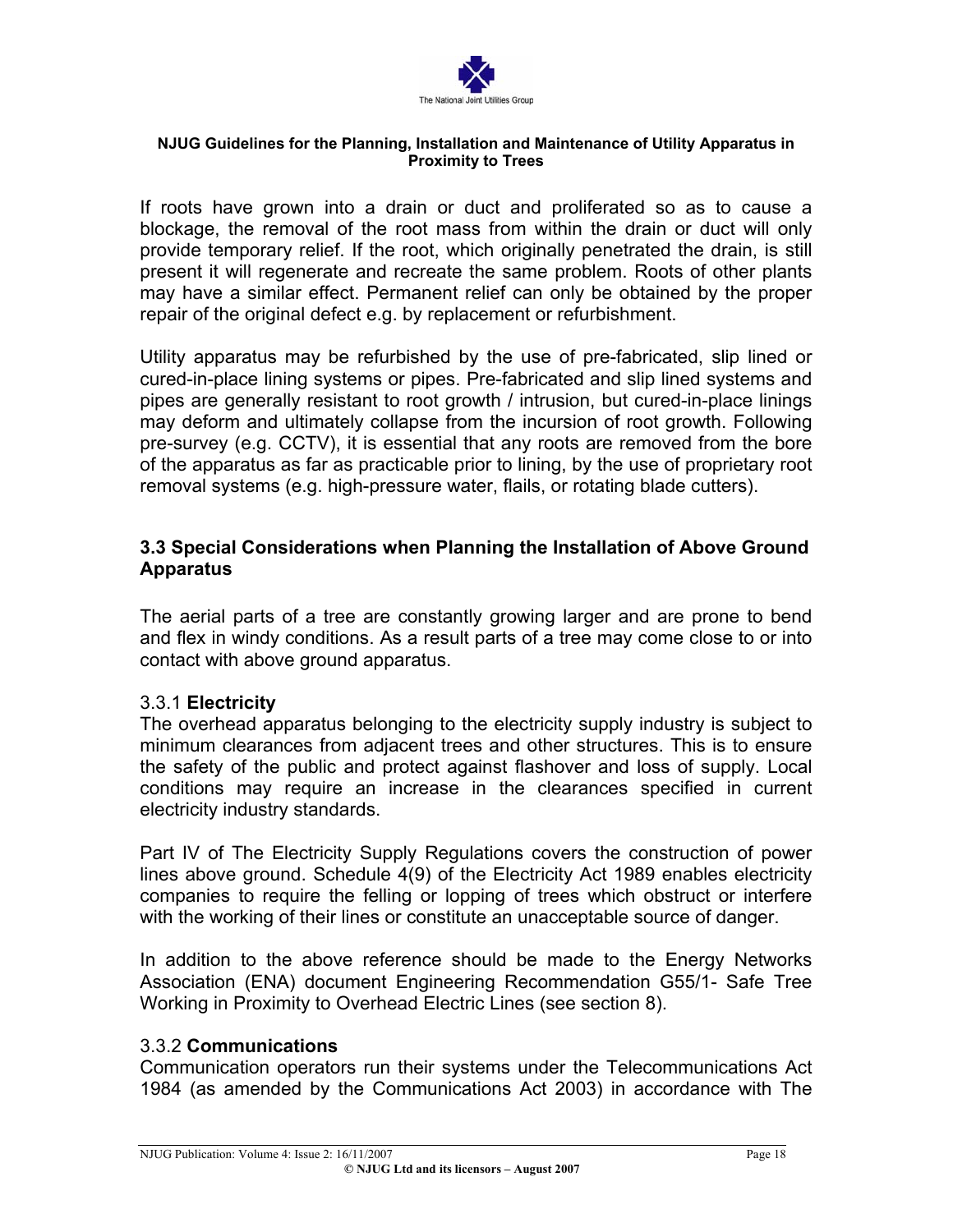

Telecommunications Code (Schedule 2). Paragraph 19 of the Telecommunications Code enables operators to require the lopping of trees which overhang the street and obstruct or interfere with the working of their lines.

# **4. HOW TO AVOID DAMAGE TO TREES**

This section gives general guidance on methods of work to minimise damage to trees. The local authority (or for privately owned trees, the owner or their agent), should be consulted at an early stage prior to the commencement of any works. This will reduce the potential for future conflict between trees and apparatus.

## **4.1 Below Ground**

Wherever trees are present, precautions should be taken to minimise damage to their root systems. As the shape of the root system is unpredictable, there should be control and supervision of any works, particularly if this involves excavating through the surface 600mm, where the majority of roots develop.

## 4.1.1 **Fine Roots**

Fine roots are vulnerable to desiccation once they are exposed to the air. Larger roots have a bark layer which provides some protection against desiccation and temperature change. The greatest risk to these roots occurs when there are rapid fluctuations in air temperature around them e.g. frost and extremes of heat. It is therefore important to protect exposed roots where a trench is to be left open overnight where there is a risk of frost. In winter, before leaving the site at the end of the day, the exposed roots should be wrapped with dry sacking. This sacking must be removed before the trench is backfilled.

## 4.1.2 **Precautions**

The precautions referred to in this section are applicable to any excavations or other works occurring within the Prohibited or Precautionary Zones as illustrated in Figure 1 – 'Tree Protection Zone'.

## 4.1.3 **Realignment**

Whenever possible apparatus should always be diverted or re-aligned outside the Prohibited or Precautionary Zones. Under no circumstances can machinery be used to excavate open trenches within the Prohibited Zone.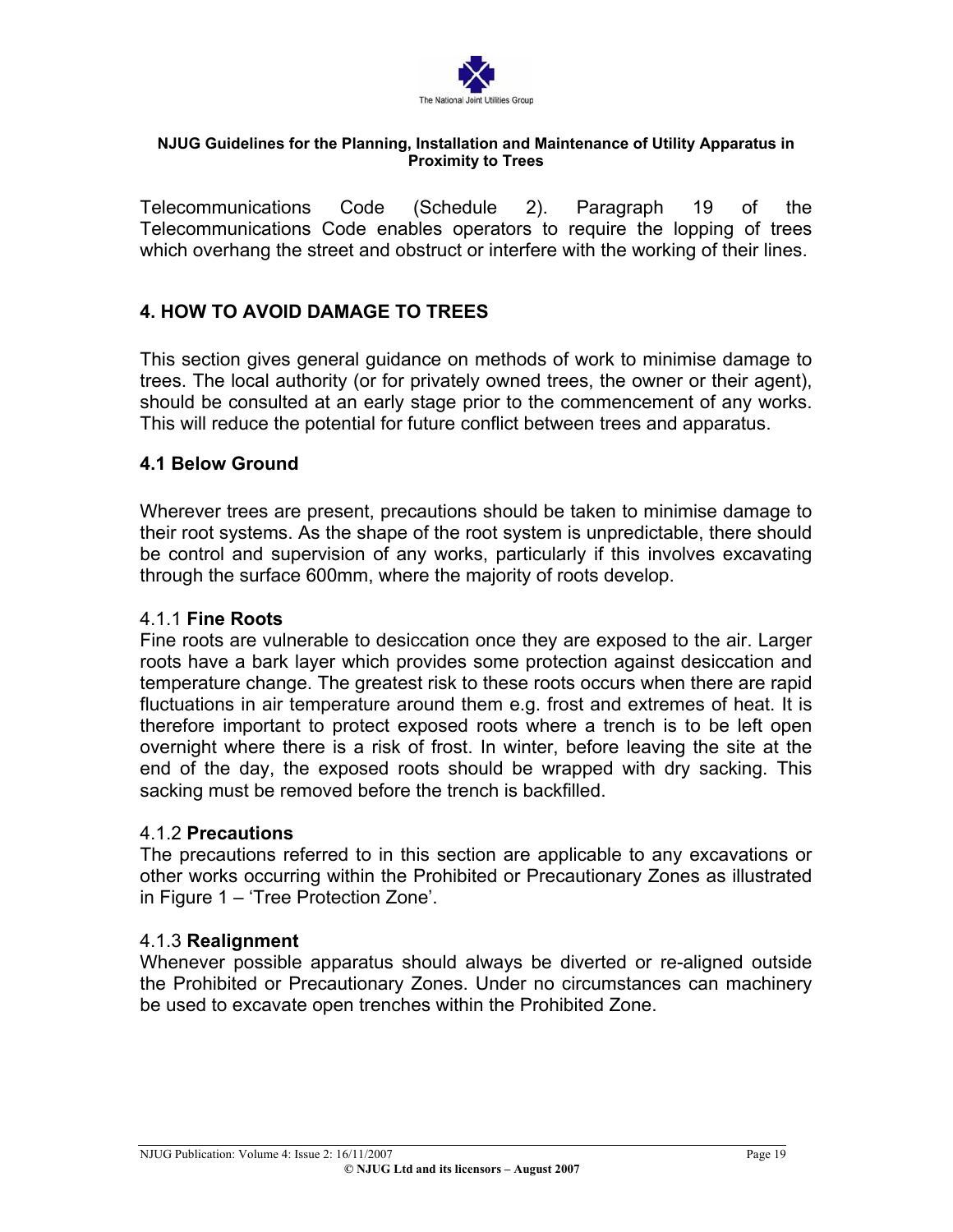

The appropriate method of working within the Precautionary Zone should be determined in consultation with the local authority (or for privately owned trees the owner or their agent) and may depend on the following circumstances;

- the scope of the works (e.g. one-off repair or part of an extensive operation)
- degree of urgency (e.g. for restoration of supplies)
- knowledge of location of other apparatus
- soil conditions
- age, condition, quality and life expectancy of the tree

Where works are required for the laying or maintenance of any apparatus within the Prohibited or Precautionary Zones there are various techniques available to minimise damage.

Acceptable techniques in order of preference are;

# **a ) Trenchless**

Wherever possible trenchless techniques should be used. The launch and reception pits should be located outside the Prohibited or Precautionary Zones. In order to avoid damage to roots by percussive boring techniques it is recommended that the depth of run should be below 600mm. Techniques involving external lubrication of the equipment with materials other than water (e.g. oil, bentonite, etc.) must not be used when working within the Prohibited Zone. Lubricating materials other than water may be used within the Precautionary Zone following consultation and by agreement.

# **b) Broken Trench - Hand-dug**

This technique combines hand dug trench sections with trenchless techniques if excavation is unavoidable. Excavation should be limited to where there is clear access around and below the roots. The trench is excavated by hand with precautions taken as for continuous trenching as in (c) below. Open sections of the trench should only be long enough to allow access for linking to the next section. The length of sections will be determined by local conditions, especially soil texture and cohesiveness, as well as the practical needs for access. In all cases the open sections should be kept as short as possible and outside of the Prohibited Zone.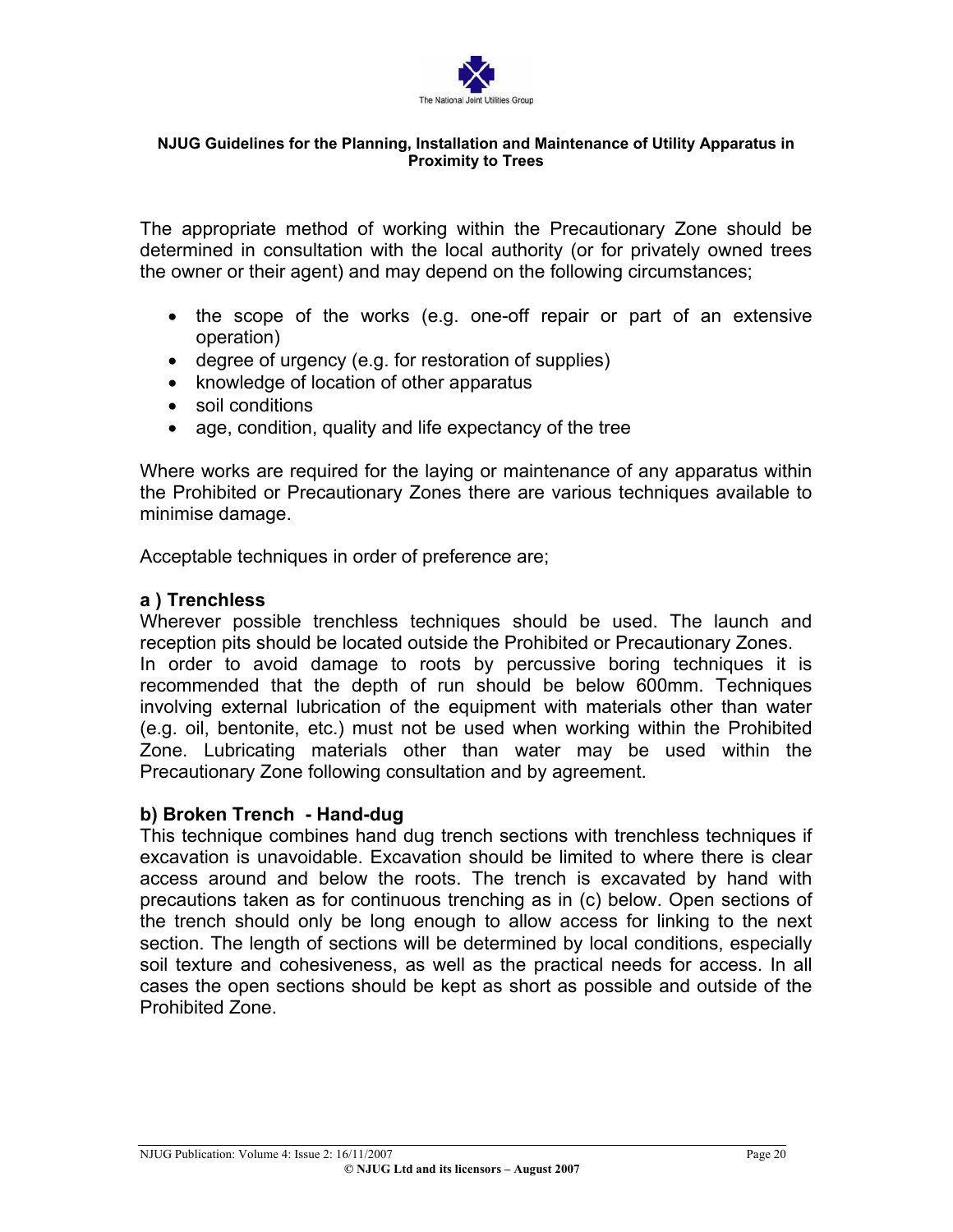

# **c) Continuous Trench - Hand-dug**

The use of this method must be considered only as a last resort if works are to be undertaken by agreement within the Prohibited Zone. The objective being to retain as many undamaged roots as possible.

Hand digging within the Prohibited or Precautionary zones must be undertaken with great care requiring closer supervision than normal operations.

After careful removal of the hard surface material digging must proceed with hand tools. Clumps of roots less than 25mm in diameter (including fibrous roots) should be retained in situ without damage. Throughout the excavation works great care should be taken to protect the bark around the roots.

All roots greater than 25mm diameter should be preserved and worked around. These roots must not be severed without first consulting the owner of the tree or the local authority tree officer / arboriculturist. If after consultation severance is unavoidable, roots must be cut back using a sharp tool to leave the smallest wound.

# 4.1.5 **Backfilling**

- Any reinstatement of street works in the United Kingdom must comply with the relevant national legislation (see: **Volume 6 – 'Legislation and Bibliography'**). In England this relates to the requirements of the code of practice – 'Specification for the Reinstatement of Openings in Highways' approved under the New Roads and Street Works Act 1991. Without prejudice to the requirements relating to the specification of materials and the standards of workmanship, backfilling should be carefully carried out to avoid direct damage to roots and excessive compaction of the soil around them.
- The backfill should, where possible, include the placement of an inert granular material mixed with top soil or sharp sand (not builder's sand) around the roots. This should allow the soil to be compacted for resurfacing without damage to the roots securing a local aerated zone enabling the root to survive in the longer term.
- Backfilling outside the constructed highway limits should be carried out using the excavated soil. This should not be compacted but lightly "tamped" and usually left slightly proud of the surrounding surface to allow natural settlement. Other materials should not be incorporated into the backfill.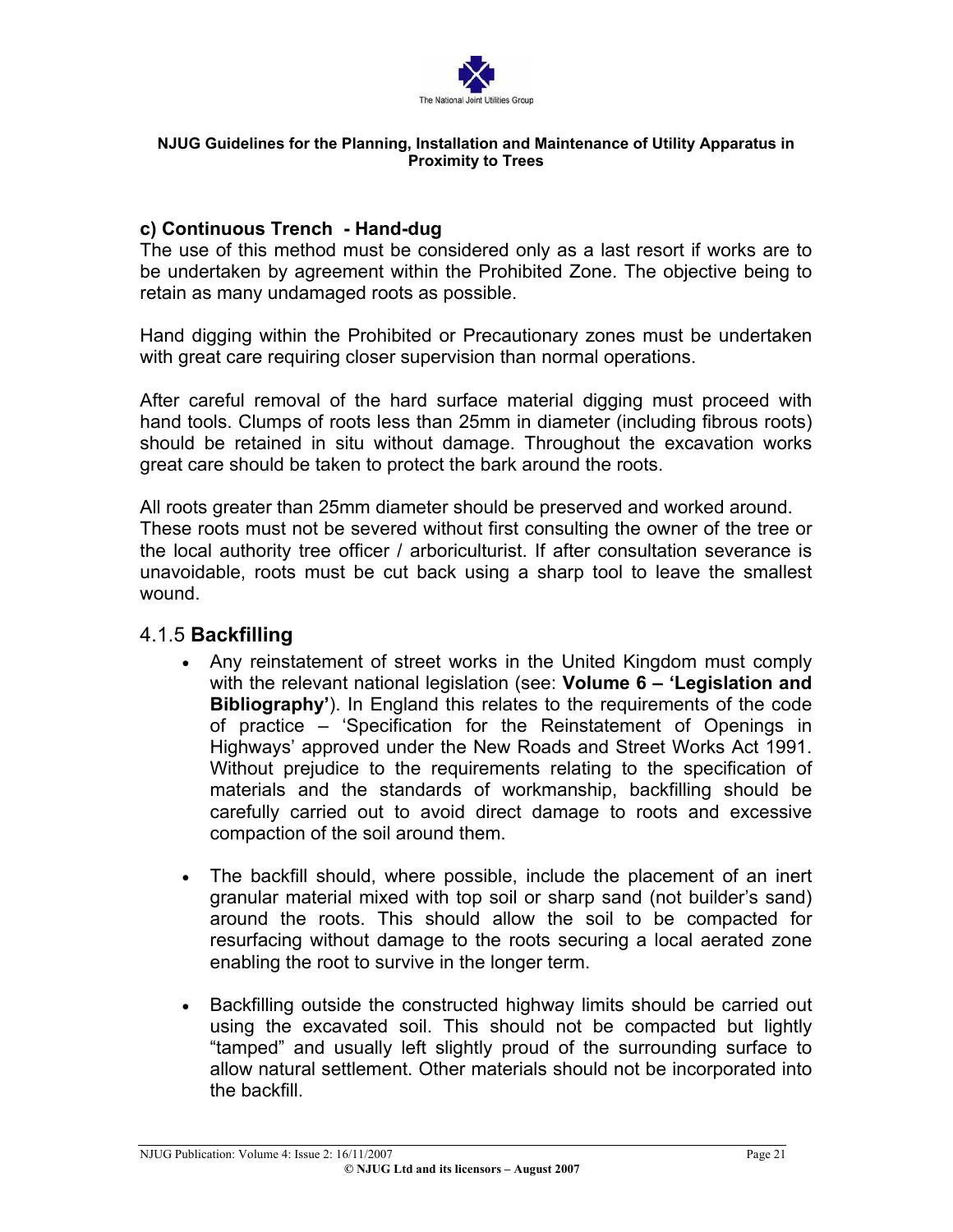

# 4.1.6 **Additional Precautions near Trees**

- Movement of heavy mechanical plant (excavators etc.) must not be undertaken within the Prohibited Zone and should be avoided within the Precautionary Zone, except on existing hard surfaces, in order to prevent unnecessary compaction of the soil. This is particularly important on soils with a high proportion of clay. Spoil or material must not be stored within the Prohibited Zone and should be avoided within the Precautionary Zone. •
- Where it is absolutely necessary to use mechanical plant within the Precautionary Zone care should be taken to avoid impact damage to the trunk and branches. A tree must not be used as an end-stop for paving slabs or other materials nor for security chaining of mechanical plant. If the trunk or branches of a tree are damaged in any way advice should be sought from the local authority tree officer / arboriculturist.

See TABLE 1 –'Prevention of Damage to Trees Below Ground' below for summary details regarding causes and types of damage to trees and the implications of the damage and the necessary precautions to be taken to avoid damage.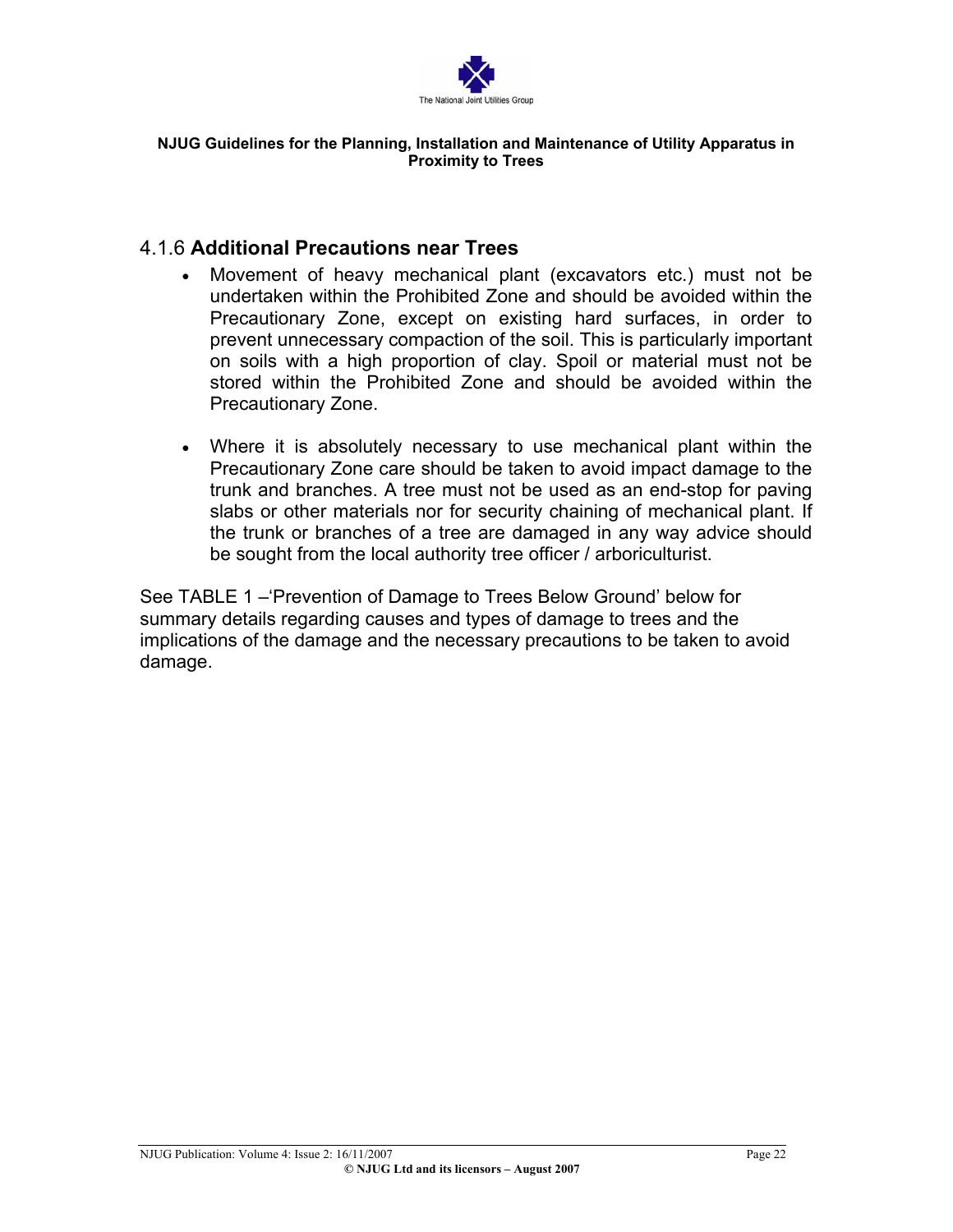

# **TABLE 1 - Prevention of Damage to Trees Below Ground**

| <b>Causes of</b><br>Damage                                                                     | Type of<br>Damage                                                                 | <b>Implications to Tree</b>                                                                                                                                                                                                                                             | <b>Precautions</b>                                                                                                                                                                                                                                                                                                                                                                                      |
|------------------------------------------------------------------------------------------------|-----------------------------------------------------------------------------------|-------------------------------------------------------------------------------------------------------------------------------------------------------------------------------------------------------------------------------------------------------------------------|---------------------------------------------------------------------------------------------------------------------------------------------------------------------------------------------------------------------------------------------------------------------------------------------------------------------------------------------------------------------------------------------------------|
| Trenching,<br>mechanical<br>digging etc.                                                       | Root severance                                                                    | The tree may fall over<br>$\bullet$<br>Death of the root beyond the<br>٠<br>point of damage<br>Potential risk of infection of<br>$\bullet$<br>the tree<br>The larger the root the greater<br>the impact on the tree.                                                    | Hand excavate only within the<br>Precautionary Zone. Work carefully<br>around roots. Do not cut roots over<br>25mm in diameter without referring<br>to the local authority tree officer.<br>For roots less than 25mm in<br>diameter use a sharp tool and<br>make a clean cut leaving as small<br>a wound as possible.                                                                                   |
| Trenching,<br>mechanical<br>digging, top soil<br>surface removal<br>etc.                       | Root bark<br>damage                                                               | The tree may fall over<br>$\bullet$<br>If the damage circles the<br>$\bullet$<br>root it will cause the death of<br>the root beyond that point<br>Potential risk of infection of<br>$\bullet$<br>the tree<br>The larger the root the greater<br>the impact on the tree. | Do not use mechanical machinery<br>to strip the top soil within the<br>Precautionary Zone.<br>Hand excavate only within the<br>Precautionary Zone. Work carefully<br>around roots. Do not cut roots over<br>25mm in diameter without referring<br>to the local authority tree officer.<br>For roots less than 25mm use a<br>sharp tool and make a clean cut<br>leaving as small a wound as<br>possible. |
| Vehicle movement<br>and plant use.<br>Material storage<br>within the<br>precautionary<br>area. | Soil<br>compaction &<br>water<br>saturation                                       | Restricts or prevents passage of<br>gaseous diffusion through soil,<br>the roots are asphyxiated and<br>killed affecting the whole tree.                                                                                                                                | Prevent all vehicle movement,<br>plant use or material storage within<br>the Precautionary Zone.                                                                                                                                                                                                                                                                                                        |
| Top-soil scouring,<br>excavation or<br>banking up.                                             | Alterations in<br>soil level<br>causing<br>compaction or<br>exposure of<br>roots. | Lowering levels strips out the<br>mass of roots over a wide area.<br>Raising soil levels asphyxiates<br>roots and has the same effect as<br>soil compaction.                                                                                                            | Avoid altering or disturbing soil<br>levels within the Precautionary<br>Zone.                                                                                                                                                                                                                                                                                                                           |
| Use of herbicides.                                                                             | Poisoning of<br>the tree via root<br>absorption                                   | Death of the whole tree<br>Death of individual<br>branches<br>Damage to leaves and shoots.                                                                                                                                                                              | The selection and application of<br>herbicides must be undertaken by<br>a competent person in accordance<br>with COSHH regulations.                                                                                                                                                                                                                                                                     |
| Spillage of oils or<br>other materials.                                                        | Contamination<br>of soil                                                          | Toxic and asphyxiation effects of<br>chemicals, oils, building materials<br>(cement, plaster, additives etc.)<br>on the root system can kill the<br>tree.                                                                                                               | Never store oils, chemicals or<br>building materials within the<br>Precautionary Zone or within the<br>branch spread of a tree, which ever<br>is the greater.                                                                                                                                                                                                                                           |
| Placement or<br>replacement of<br>underground<br>apparatus.                                    | Various                                                                           | Death of all or part of the tree.                                                                                                                                                                                                                                       | Effective planning and liaison with<br>local authority tree officer, taking<br>into consideration the position of<br>trees, and their future growth<br>potential and management                                                                                                                                                                                                                         |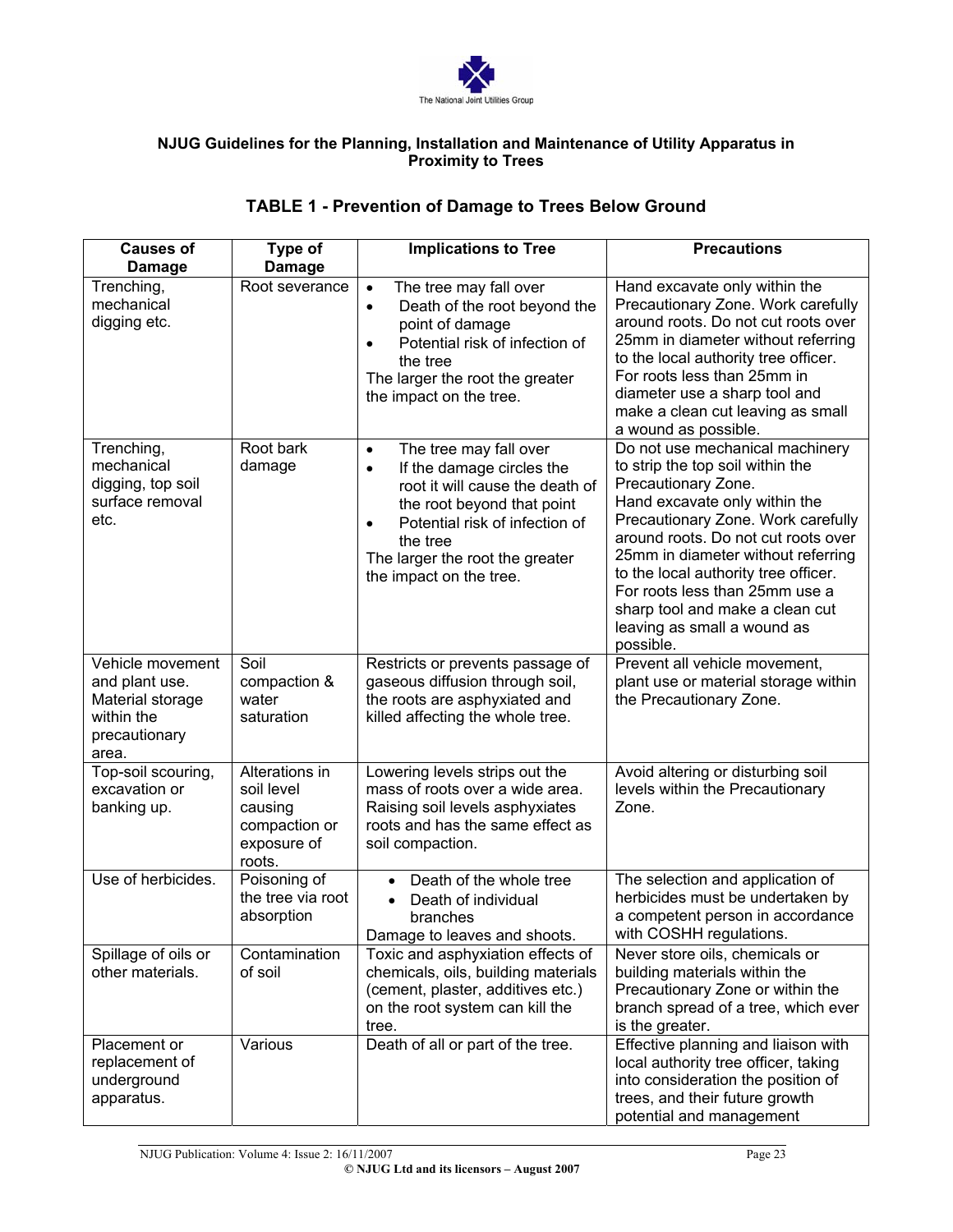

# **4.2 Above Ground**

## 4.2.1 **Damage by Pruning**

Trees (including shrubs and hedges) can be damaged by inappropriate or excessive pruning. Reference should be made to the Energy Networks Association (ENA) document "Engineering Technical Report 136 Vegetation Management near Electricity Equipment – Principles of Good Practice" (see section 8 – 'Other Useful Publications') or appropriate company specific documentation for guidance on pruning.

See TABLE 2 – 'Prevention of Damage to Trees Above Ground' below for summary details regarding causes and types of damage to trees and the implications of the damage and the necessary precautions to be taken to avoid damage.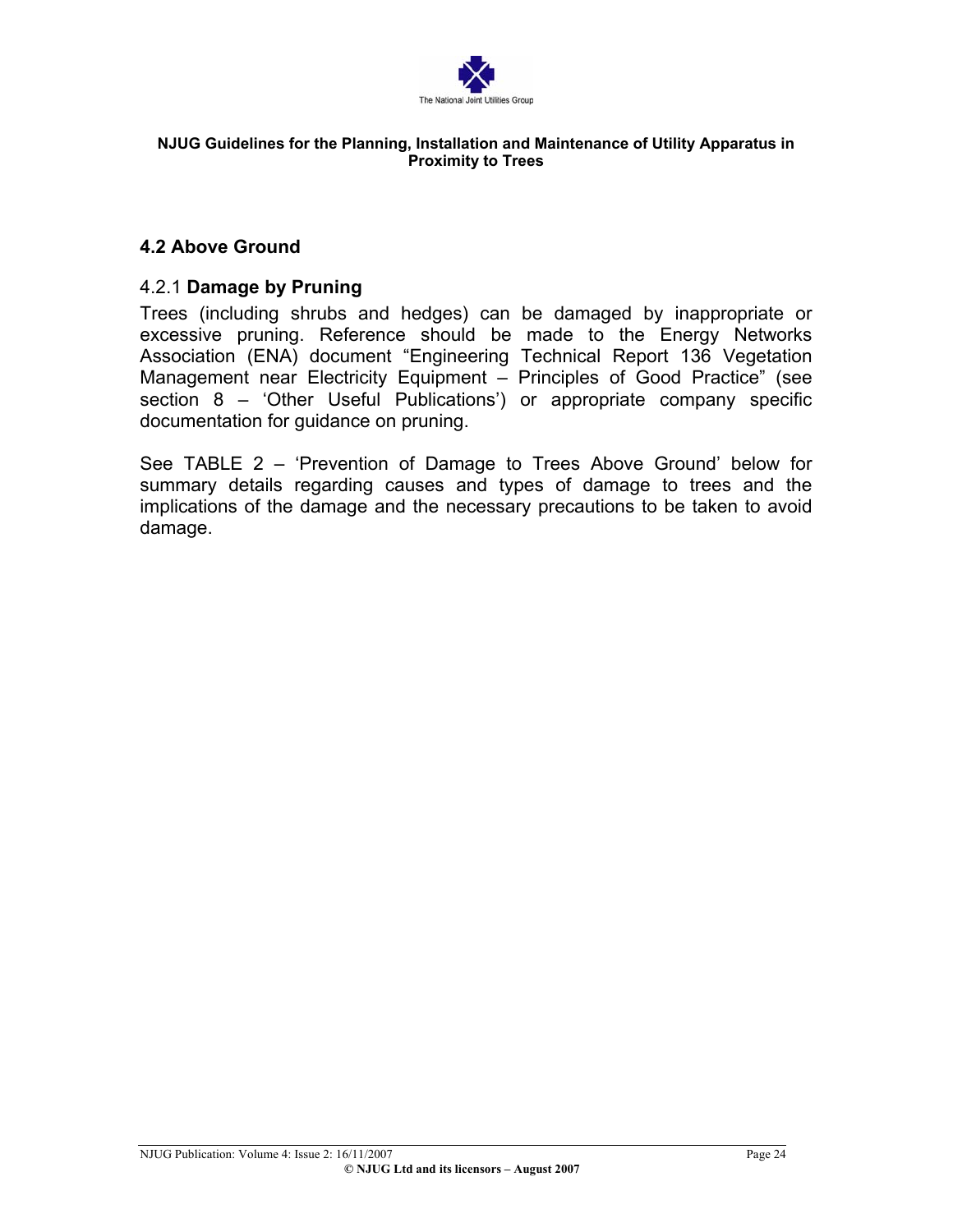

| <b>Causes of Damage</b>                 | <b>Type of Damage</b>                | <b>Implications for the Tree</b>                                 | <b>Precautions</b>                                                    |
|-----------------------------------------|--------------------------------------|------------------------------------------------------------------|-----------------------------------------------------------------------|
| Impact by vehicle or                    | Bark bruising,                       | Wounding with the potential<br>for infection ultimately          | Surround the trunk with protective                                    |
| plant                                   | bark removal,<br>damage to the wood, | resulting in death of all or                                     | free-standing barrier. Exclude<br>vehicles, plant or material storage |
| Physical attachment                     | damage to buttress                   | part of the tree.                                                | from the Precautionary Zone.                                          |
| of signs or hoardings                   | roots.                               |                                                                  | Ensure sufficient clearance of                                        |
| to the trunk                            | abrasion to trunk                    | Structural failure of the tree                                   | cables or ropes.                                                      |
|                                         |                                      |                                                                  |                                                                       |
| Storage of materials<br>at base of tree |                                      |                                                                  |                                                                       |
|                                         |                                      |                                                                  |                                                                       |
| Rubbing by winch or                     |                                      |                                                                  |                                                                       |
| pulling cables                          |                                      |                                                                  |                                                                       |
|                                         |                                      |                                                                  |                                                                       |
| Impact by vehicle or                    | Bark damage to                       | Structural failure of the                                        | Exclude vehicles, plant or material                                   |
| plant                                   | branches.                            | branch.                                                          | storage from the Precautionary                                        |
|                                         | breakage and splitting               |                                                                  | Zone. Ensure sufficient clearance                                     |
| Rubbing by overhead                     | of branches.<br>abrasion to branches | Wounding or loss of a                                            | of cables or ropes.                                                   |
| cables                                  |                                      | branch with the potential for                                    | All pruning should be carried out<br>in accordance with BS3998        |
|                                         |                                      | infection ultimately resulting<br>in death of all or part of the |                                                                       |
|                                         |                                      | branch or tree.                                                  | (prune affected branches to give<br>appropriate clearance from        |
|                                         |                                      |                                                                  | cables)                                                               |
| Inappropriate siting                    | Inappropriate pruning,               | Severely pruning tree to                                         | Effective planning and liaison with                                   |
| of overhead                             | unnecessary tree                     | acquire line of sight signal                                     | local authority tree officer /                                        |
| apparatus, such as                      | removal                              | for communications dish                                          | arboriculturist, taking into                                          |
| CCTV, lighting                          |                                      | etc.                                                             | consideration the position of trees,                                  |
| fixtures and                            |                                      |                                                                  | and their future growth potential                                     |
| communications                          |                                      |                                                                  | and management.                                                       |
| masts and dishes.                       |                                      |                                                                  |                                                                       |
| Lack of forethought                     | Complete tree                        | The tree is removed                                              | Agree the location and installation                                   |
| in design and                           | removal                              | unnecessarily                                                    | of services at the design stage.                                      |
| location of apparatus                   |                                      |                                                                  | Consideration should be given to                                      |
| and services entries                    |                                      |                                                                  | the creation of dedicated service                                     |
| on new                                  |                                      |                                                                  | routes wherever possible.                                             |
| developments                            |                                      |                                                                  |                                                                       |
| Use of herbicides                       | Poisoning of the tree                | Death of the whole tree.                                         | The selection and application of                                      |
|                                         | via absorption through               | death of individual                                              | herbicides must be undertaken by                                      |
|                                         | bark, leaves and                     | branches,                                                        | a competent person in accordance                                      |
|                                         | shoots                               | damage to leaves and                                             | with COSHH regulations.                                               |
|                                         |                                      | shoots                                                           |                                                                       |

# **TABLE 2 - Prevention of Damage to Trees Above Ground**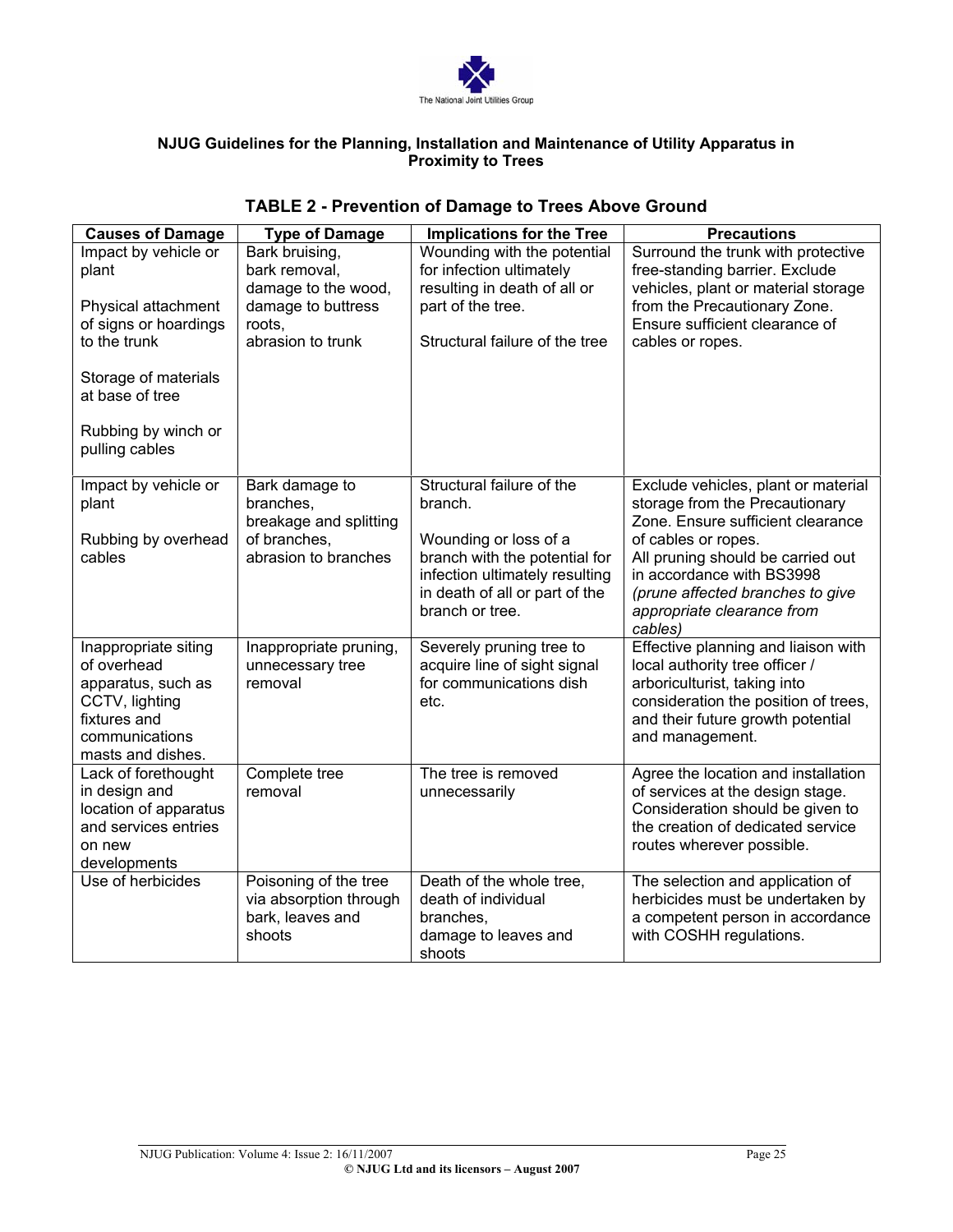

# **4.3 Chemical Damage to Trees**

Chemical damage to trees adjacent to utility premises and operational land can be avoided if;

- the risk is identified when planning any work involving herbicides or other chemicals ensuring that only appropriate chemicals are used. Particular care should be exercised when considering the use of herbicides recommended for "non crop areas" as many of these also specify "do not use where there may be roots of desirable plants",
- herbicides are applied only at the rate and in the manner recommended by the manufacturer,
- follow-up applications are not undertaken until weeds reappear on the operational land,
- alternative methods of weed control are considered.

# **5. HOW TO AVOID DAMAGE TO APPARATUS BY TREES**

# **5.1 Consultation with Utilities**

The potential for future conflict between trees and above-ground apparatus can be reduced by appropriate planning. Early consultation with utilities should therefore take place before any tree work including planting is undertaken to ascertain the position of existing apparatus. Records of underground apparatus should be obtained from utilities and used in conjunction with on site apparatus detection techniques. Specific care must be taken when removing the stumps of existing trees. In addition when planning new tree planting there should be liaison with the utilities, local authority and landowner so that the risks trees may pose in the future are minimised.

# **5.2 Precautions during Planting**

Every possible precaution should be taken to ensure that the existing apparatus is not damaged during excavation works. Health and Safety Executive guidance note HSG47 – 'Avoiding Danger from Underground Services' and any specific guidance issued by the apparatus owner should be followed at all stages of the work.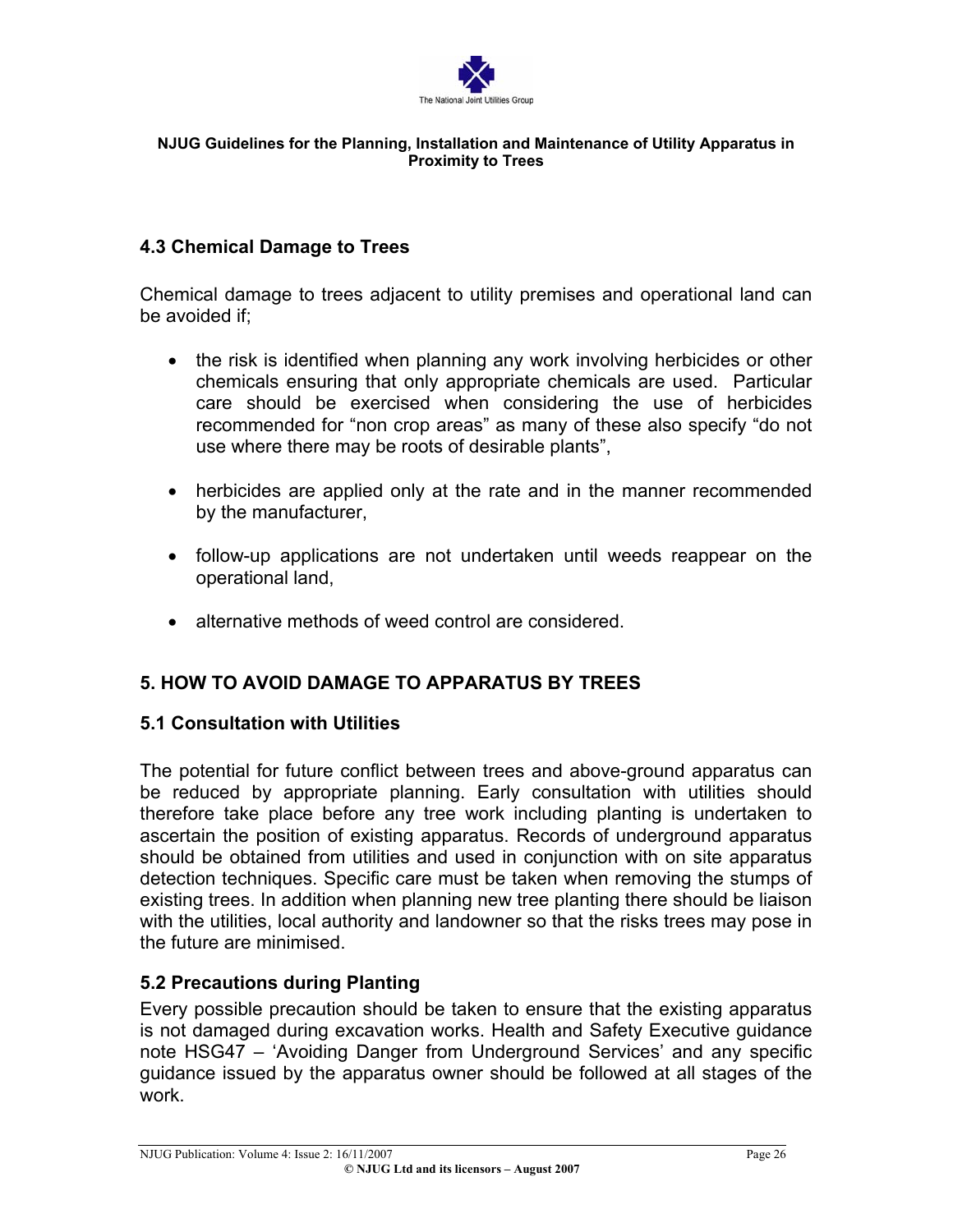

## 5.2.1 **Below Ground**

Before any excavation work begins, trial holes should be undertaken to validate the results of any detection surveys undertaken to confirm the actual position and depth of the apparatus.

# 5.2.2 **Above Ground**

Consideration should be given to the presence of satellite dishes and masts on commercial properties, poles and drop wires, as future tree growth may cause operational problems.

Reference should also be made to Energy Networks Association (ENA) document 'Engineering Technical Report 136 Vegetation Management near Electricity Equipment – Principles of Good Practice' (see section 8 – 'Other Useful Publications') or appropriate company specific documentation.

*NOTE: In all cases where definitive clearances are required, contact must be made with the appropriate electricity or communication company who will determine the clearance to be adopted.* 

See also sub-section 3.3 – 'Special Considerations when Planning the Installation of Above Ground Apparatus'.

# **6. SITES WITH DESIGNATED STATUS**

Certain sites may be specifically designated and will require consultation and / or permission from the relevant authority prior to undertaking any works. These sites include:

- Sites of Special Scientific Interest
- English Heritage Sites
- English Nature / Natural England
- National Trust Land
- Nature Reserves
- Conservation Areas
- Scottish Natural Heritage
- Areas of Outstanding Natural Beauty
- Countryside Council for Wales
- Historic Scotland
- Northern Ireland Environment and Heritage Service
- Cadw (Welsh Historic Monuments)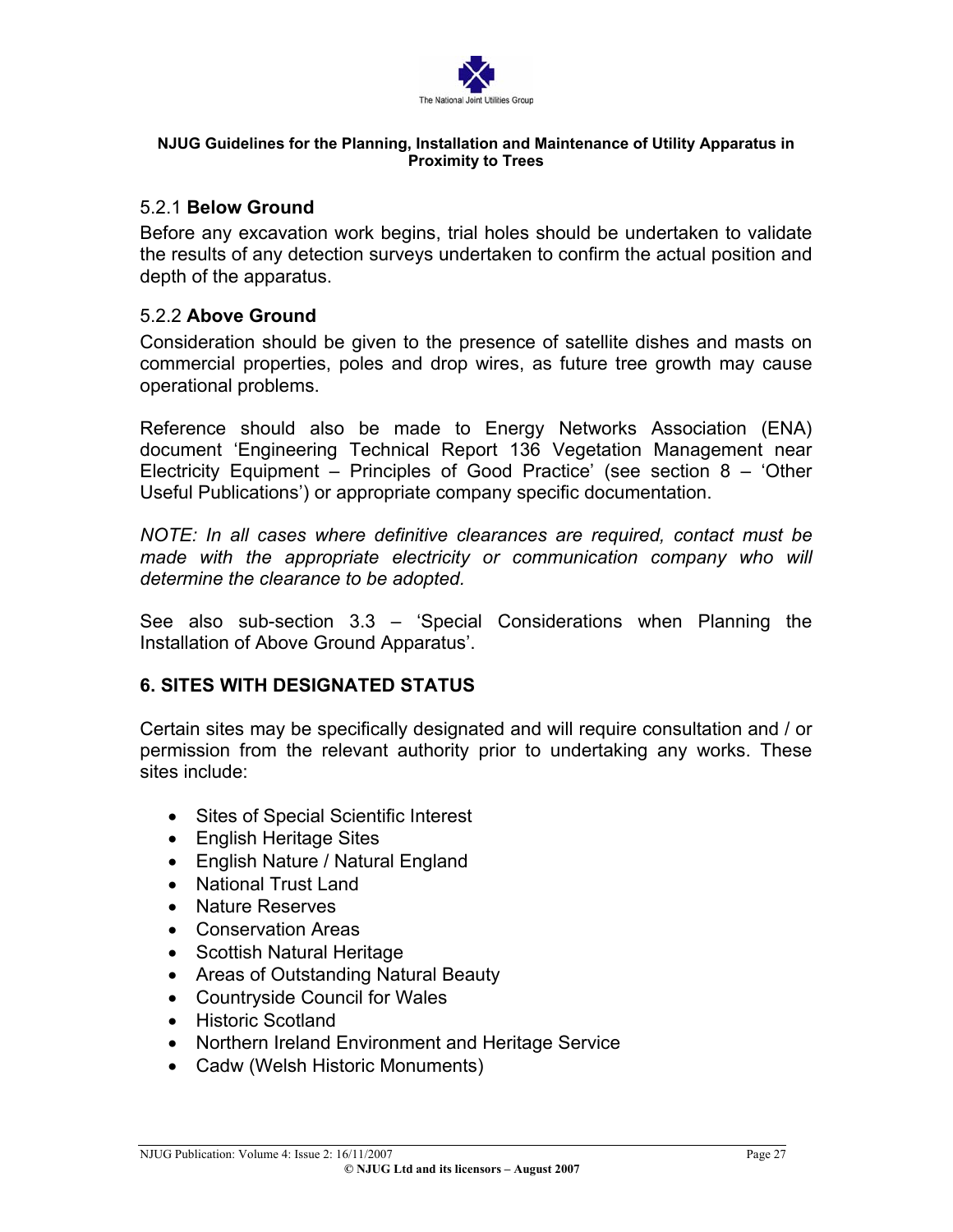

# **6.1 Tree Preservation Orders and Trees in Conservation Areas**

Section198 of the Town and Country Planning Act 1990 (the Act) gives local planning authorities powers to make trees and woodlands the subject of tree preservation orders (TPOs) in the interests of amenity. Trees protected by a TPO may not be willfully damaged or destroyed and cannot be cut down, uprooted, topped or lopped without the local planning authority's consent.

Additionally, under section 211 of the Act, anyone proposing to cut down, uproot, top, lop etc. a tree in a conservation area is required to give the local planning authority six weeks' notice before doing so. This gives the authority an opportunity of making a TPO in respect of the tree.

Certain statutory obligations imposed by Acts of Parliament may allow for the limited felling, topping or lopping of trees protected by a TPO in order to supply and maintain service. This does not preclude the requirement to consult with the owner.

## See also: **Volume 5 – 'NJUG Guidelines on Environmental Good Practice'**

# **7. LEGISLATION**

Reference should also be made to **Volume 6 – 'Legislation & Bibliography'.** 

# **7.1 Primary Legislation**

National Parks and Access to the Countryside Act 1949\* Health and Safety at Work Act 1974 Highways Act 1980\*\* Telecommunications Act 1984 Gas Act 1986 Electricity Act 1989 Town and Country Planning Act 1990 (Section 198 Tree Preservation Orders). Water Industry Act 1991 The New Roads and Street Works Act 1991 (NRSWA) The Streets Works (Northern Ireland) Order 1995 Communications Act 2003 Traffic Management Act 2004 Transport (Scotland) Act 2005 The Streets Works (Northern Ireland) (Amendment) Order 2007

\* Under the National Parks and Access to the Countryside Act 1949 local authorities are given a general power to plant trees.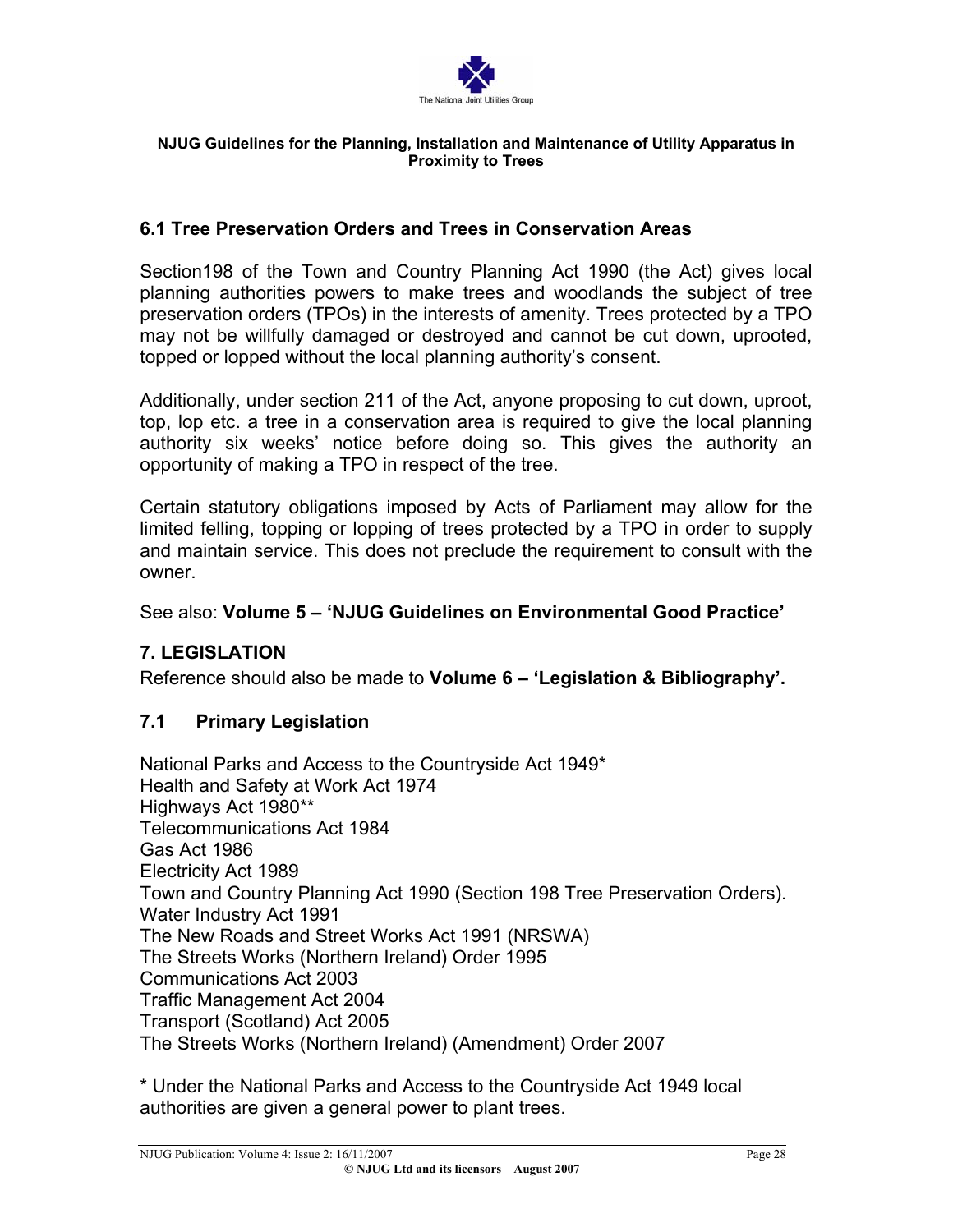

\*\* Under the Highways Act 1980 highway authorities may plant trees in the highway, or license others to do so. They need to ensure that trees do not overhang or cause a danger to roads or footpaths, and are given powers to prevent this from happening.

The above list is not exhaustive.

# **7.2 Secondary Legislation**

Each Act of parliament in 7.1 will have various associated regulations that should be referred to.

# **8. OTHER USEFUL PUBLICATIONS**

This is not an exhaustive list of available publications and is only valid at the time of issue.

BS 3998 Recommendations for Tree Work

• Provides general recommendations for tree surgery and other tree work.

BS 5837 Trees in Relation to Construction

• Gives advice on the integration of new development amongst trees.

Codes of Practice approved under the New Roads and Street Works Act 1991

- Co-ordination of Street Works and Works for Road Purposes and Related Matters
- Specification for the Reinstatement of Openings in Highways
- Safety at Street Works and Road Works
- Measures Necessary where Apparatus is Affected by Major Works (Diversionary Works)
- Inspections

Energy Networks Association publications:

- Engineering Technical Report 136 'Vegetation Management Near Electricity Equipment – Principles of Good Practice'
- Engineering Recommendation G55/1 'Safe Tree Working in Proximity to Overhead Electric Lines'
- ENA-TS 40-80 ENA Technical Standard for Overhead Line Clearances
- Engineering Recommendation G70 Vegetation Control near Overhead Lines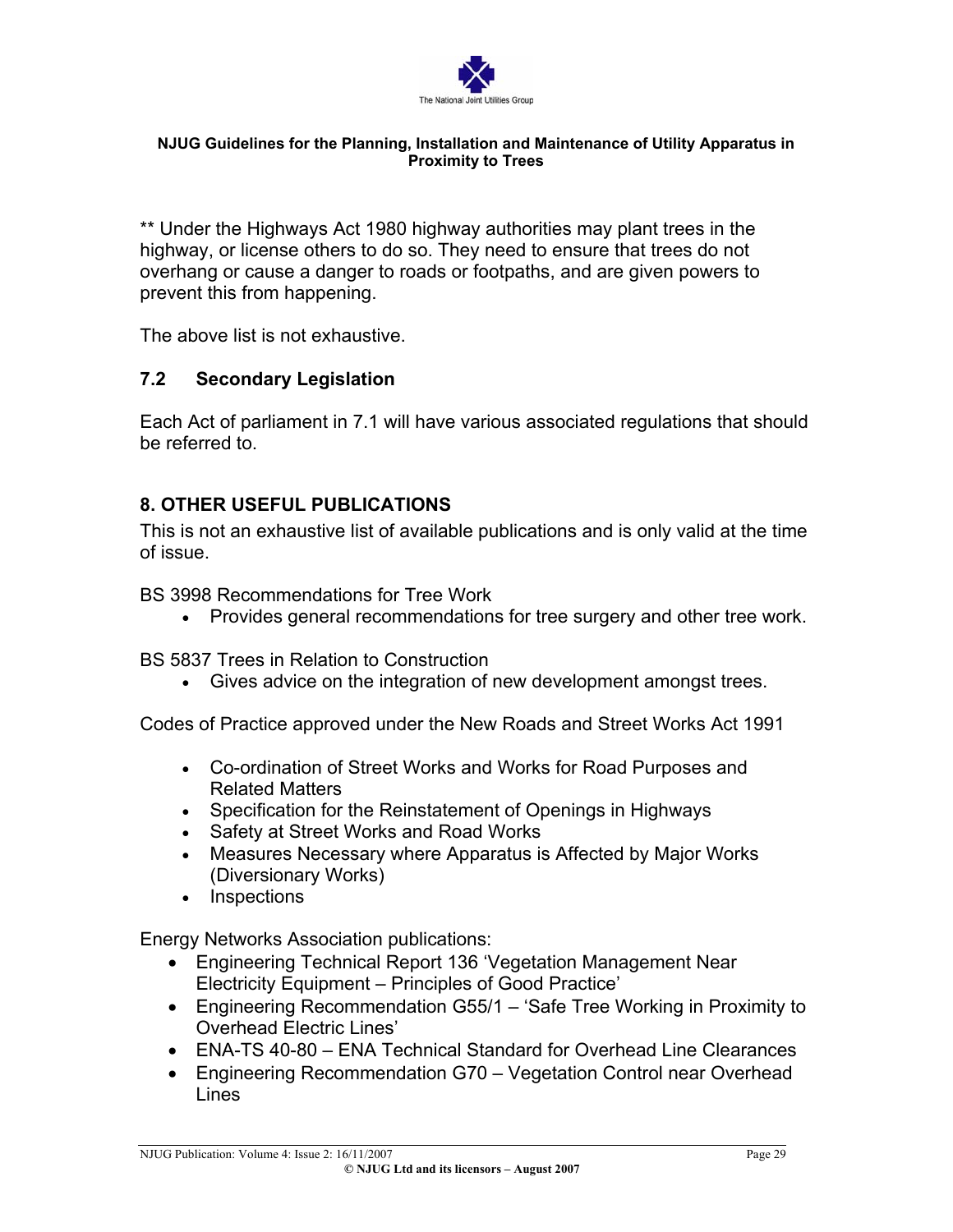

- ETR 132 Improving Network Performance (under abnormal weather conditions by the use of a risk based approach to vegetation management near electric overhead lines)
- MNT/004 UK Distribution Policy for the Inspection and Maintenance of Overhead Lines

HSE Arboriculture and Forestry Advisory Group publications

- AFAG 804 Electricity at work: Forestry and arboriculture
- AFAG 404 Electrical utility arboriculture

Manual for Streets (supercedes Design Bulletin 32 and Places, Streets and Movement)

The Department for Transport and the Department for [Communities](http://www.dclg.gov.uk/) and • [Local Government \(DCLG\),](http://www.dclg.gov.uk/) with support from the [Commission](http://www.cabe.org.uk/) for [Architecture and the Built Environment](http://www.cabe.org.uk/) (CABE), commissioned [WSP](http://www.wspgroup.com/) , [TRL](http://www.trl.co.uk/) , [Llewellyn](http://www.ldavies.com/) Davies Yeang and Phil Jones [Associates](http://www.philjonesassociates.co.uk/) to develop a Manual for Streets to give guidance to a range of practitioners on effective street design.

National House Building Council (NHBC) Standards Chapter 4.2. Building near trees

• Gives information on the design of new foundations in proximity to trees on shrinkable clay soils.

# **9. OTHER REFERENCES**

# **9.1 Arboricultural**

Arboricultural advice may be sought from the:

- Arboricultural Advisory and Information Service
- Arboricultural Association
- Arboriculture and Forestry Advisory Group
- International Society of Arboriculture
- Local authority Arboricultural Officer
- The Tree Advice Trust

# **9.2. Herbicides**

Information on herbicides and their application may be obtained from the:

• British Agrochemicals Association

# **9.3 Utilities**

Utility advice may be sought from the local utility contact or NJUG.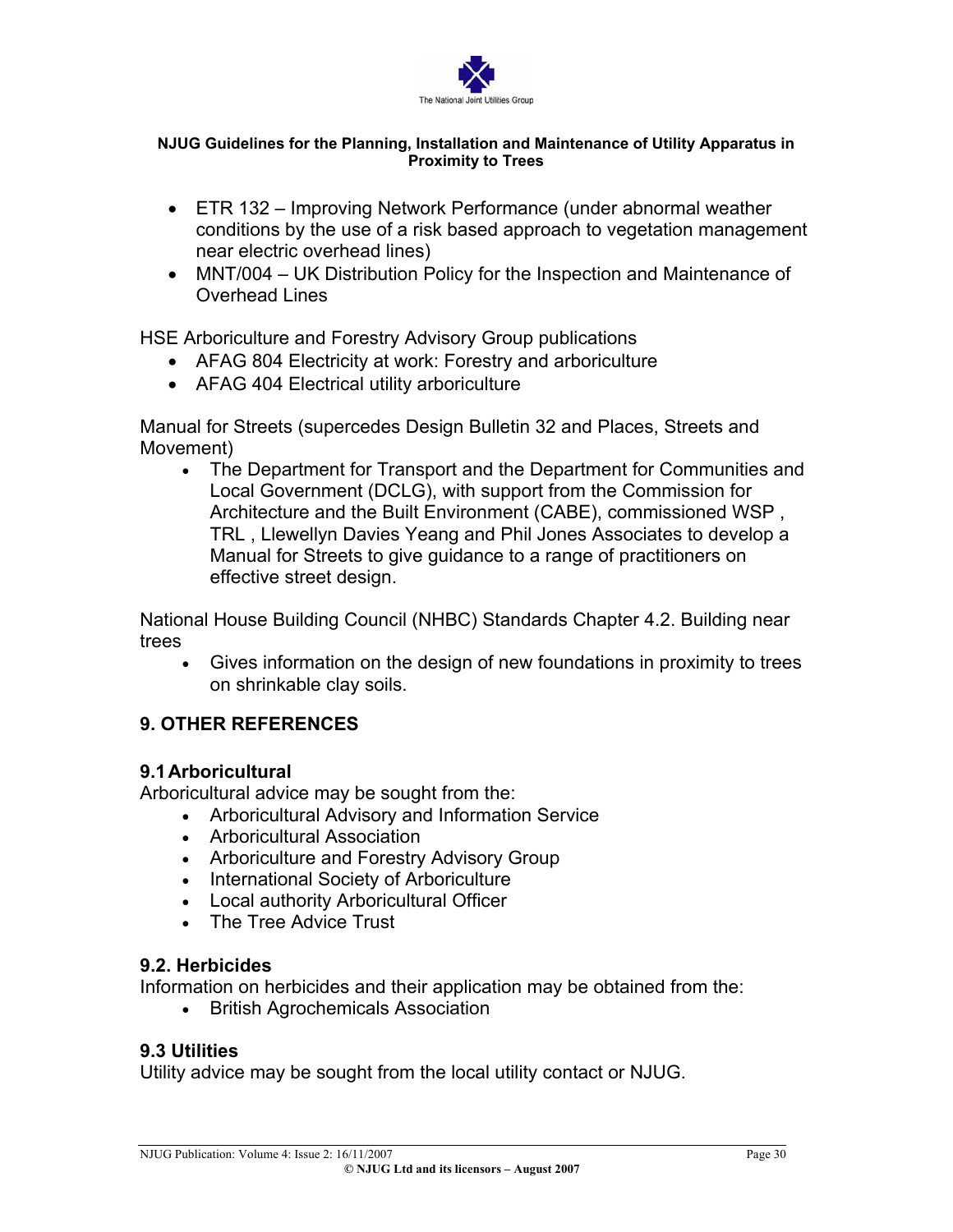

# **GLOSSARY**

| <b>Apparatus</b>       | Equipment such as valves, stopcocks, chambers,             |
|------------------------|------------------------------------------------------------|
|                        | cabinets, transformer chambers etc and includes any        |
|                        | structure for the lodging of apparatus.                    |
| <b>Arboriculturist</b> | A professional who cultivates and manages trees,           |
|                        | hedgerows and shrubs and provides information and          |
|                        | advice on specific tree related issues.                    |
| Carriageway            | A way constituting or comprised in a highway, being a      |
|                        | way (other than a cycle track) over which the public       |
|                        | have a right of way for the passage of vehicles.           |
| <b>Cycle track</b>     | A way constituting or comprised in a highway over which    |
|                        | the public have a right of way on pedal cycles with or     |
|                        | without a right of way on foot.                            |
| <b>Desiccation</b>     | The state of extreme dryness, the drying out of roots.     |
| <b>Distal</b>          | Situated farthest from the centre.                         |
| <b>Drop wires</b>      | Overhead wire from telegraph pole to customer              |
|                        | premises.                                                  |
| Duct / ducting         | Structure (usually cylindrical) used to convey and         |
|                        | protect apparatus.                                         |
| <b>Fibre optic</b>     | The use of very thin glass or plastic fibres through which |
|                        | light can be transmitted to carry information from a       |
|                        | source to a receiver, especially for telecommunication,    |
|                        | television and information technology systems.             |
| Footpath               | A highway over which the public have a right of way on     |
|                        | foot only, not being a footway.                            |
| Footway                | A way comprised in a highway which also comprises a        |
|                        | carriageway, being a way over which the public have a      |
|                        | right of way on foot only.                                 |
| <b>GRP</b>             | <b>Glass Reinforced Plastic</b>                            |
| <b>Herbicide</b>       | A chemical that destroys plants.                           |
| <b>Main</b>            | Structure (usually cylindrical) used to convey water or    |
|                        | gas or oil generally greater than 50mm in diameter.        |
| <b>NJUG</b>            | National Joint Utilities Group Limited.                    |
| <b>Pipe</b>            | Longitudinal structure (usually cylindrical) used to       |
|                        | convey water, gas or oil.                                  |
| Root plate             | Formed just below the soil surface when shallow lateral    |
|                        | growing roots predominate over the development of a        |
|                        | deep taproot.                                              |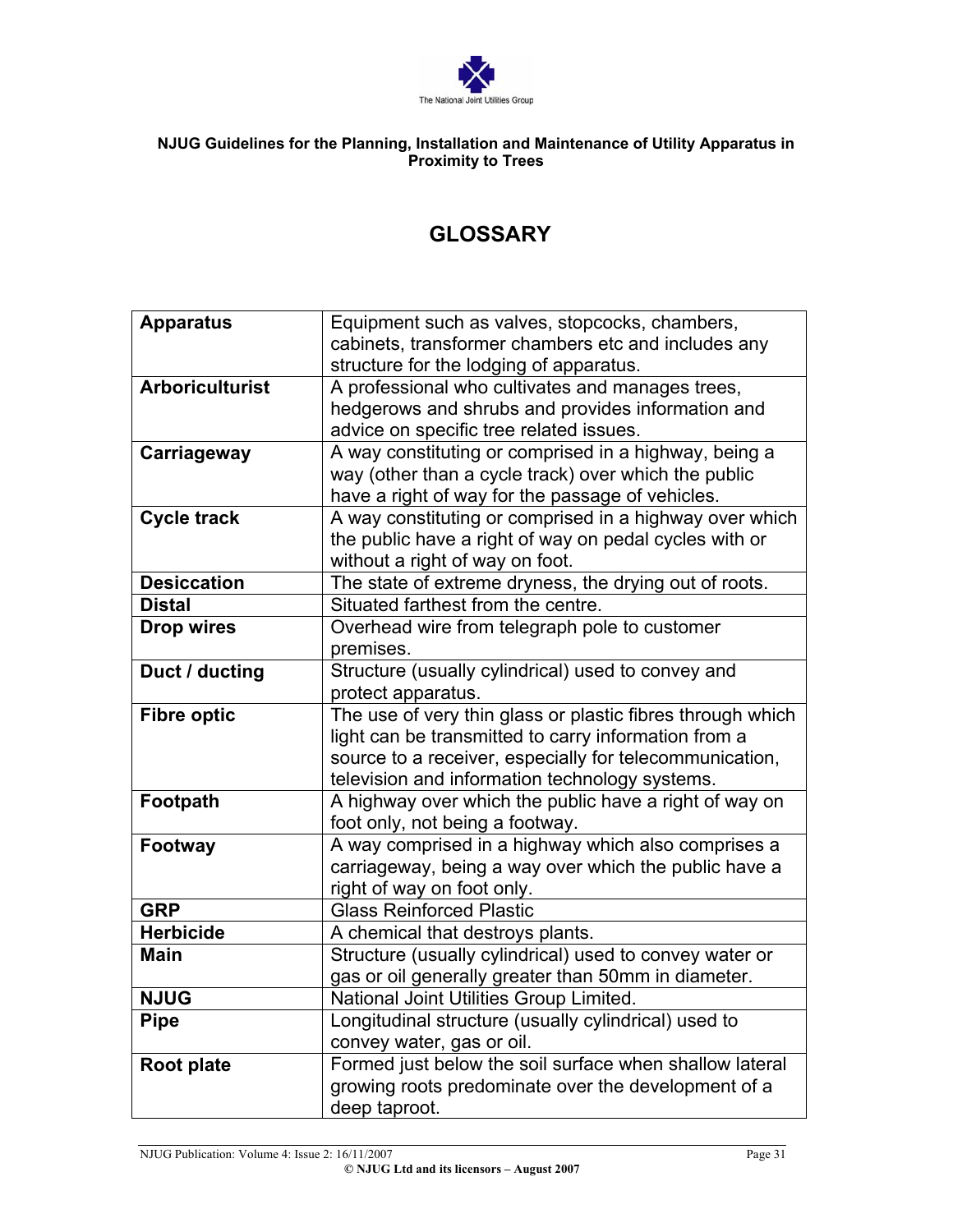

| <b>Service strip</b> | A strip of designated land alongside a carriageway or<br>footway used to convey services.                                         |
|----------------------|-----------------------------------------------------------------------------------------------------------------------------------|
| Sub-duct             | Longitudinal structure (usually cylindrical) laid inside<br>ducts used to carry smaller diameter cables such as<br>fibre optic.   |
| <b>Tiles</b>         | Impact resistant cover constructed of earthenware,<br>concrete or polyethylene for protecting underground<br>cables               |
| <b>Utility</b>       | An undertaker by statute that has a legal right to provide<br>customer services (e.g. communications, electricity, gas,<br>water) |
| Verge                | A strip of land which may form part of the public highway<br>alongside a carriageway or footway, which may contain<br>services.   |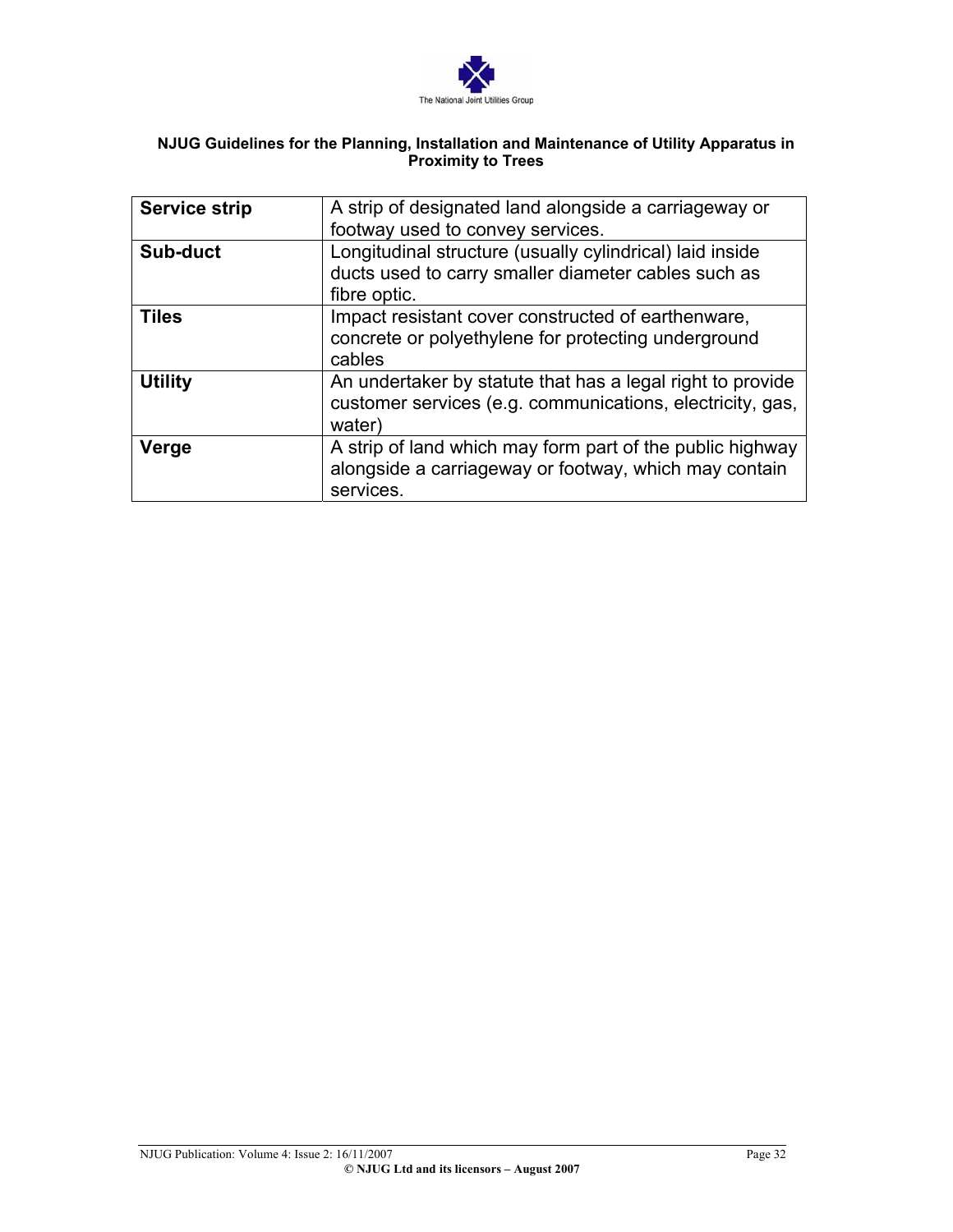

# **APPENDIX A**

# **Important Legal Notice and Disclaimer**

- 1. This publication describes utility industry guidelines for the planning, installation and maintenance of utility apparatus in proximity to trees. NJUG has endeavoured to ensure that the information is correct and up-to-date at the date of first publication, but does not warrant its completeness and accuracy or that it will remain up-to-date. This publication is not intended to be exhaustive and may not be applicable in all situations.
- 2. You are permitted to print and download and make photocopies of this publication for your own use only on the following basis:
	- a) none of the information or related graphics in this publication are modified in any way;
	- b) no graphics in this publication are used separately from accompanying text; and
	- c) NJUG's copyright notices and this Legal Notice and Disclaimer are to appear in all copies
- 3. Unless otherwise stated, the copyright and other intellectual property rights in this publication are owned by NJUG Ltd or its licensors. For the purposes of this legal notice, any use of extracts from this publication other than expressly permitted by this legal notice, is prohibited. If you breach any of the terms in this legal notice, your permission to use this publication automatically terminates.
- 4. No part of this publication may be reproduced in any way (including via any website) or stored in any public or private electronic retrieval system or service without NJUG's prior written permission. Any rights not expressly granted in this legal notice are reserved.
- 5. This publication has no legal or statutory authority and is not intended to be a definitive or complete statement of the applicable law. Reference should always be made to any relevant legislation. This publication is not intended to be or to replace specific legal advice and all persons acting or placing reliance on this publication or any part of it are advised to consult with their own legal advisors to ensure that they understand and comply with the legal requirements which are applicable to their organisation and circumstances.